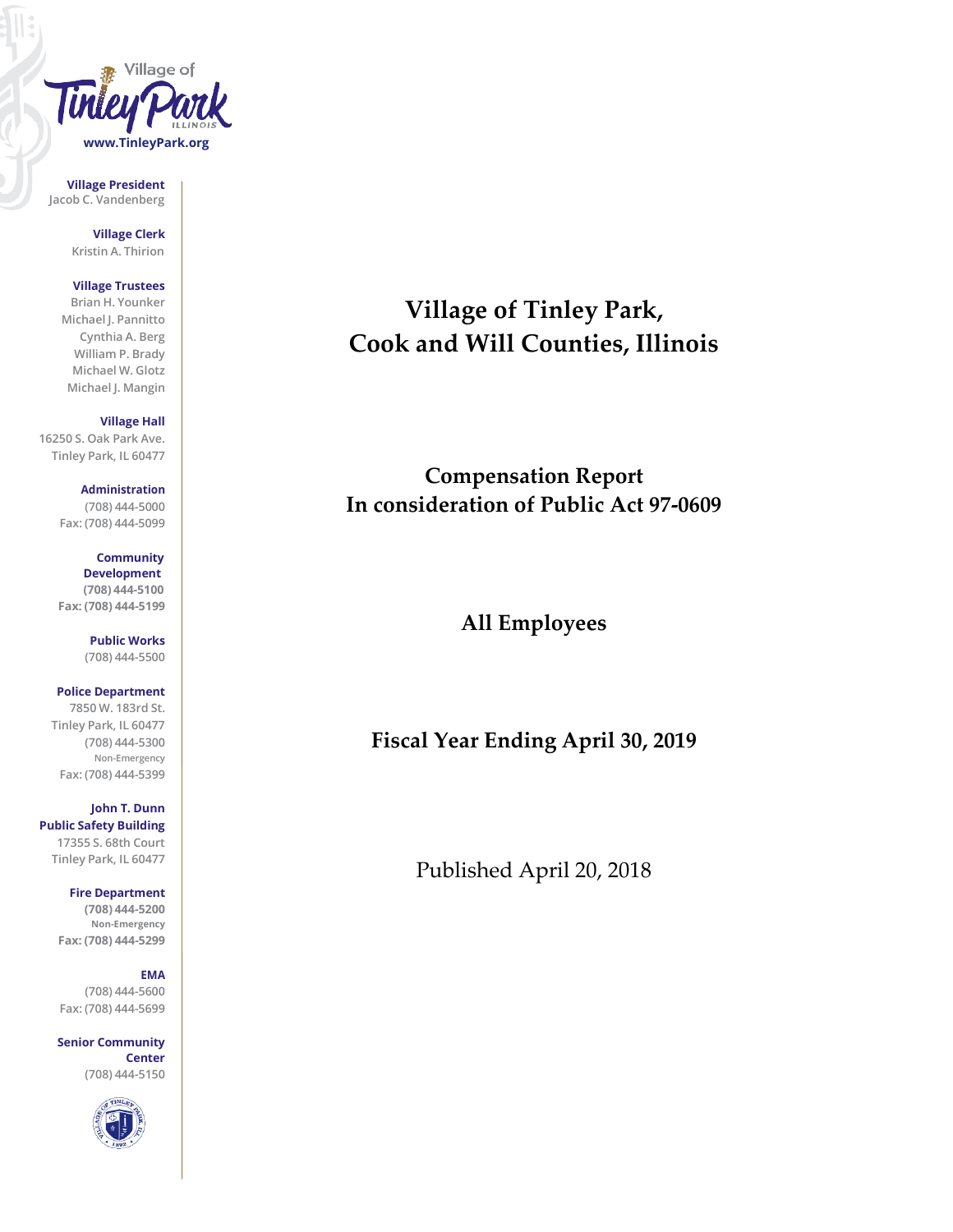

**Village President Jacob C. Vandenberg**

> **Village Clerk Kristin A. Thirion**

### **Village Trustees**

**Brian H. Younker Michael J. Pannitto Cynthia A. Berg William P. Brady Michael W. Glotz Michael J. Mangin**

### **Village Hall**

**16250 S. Oak Park Ave. Tinley Park, IL 60477**

#### **Administration (708) 444-5000**

**Fax: (708) 444-5099**

### **Community Development (708) 444-5100 Fax: (708) 444-5199**

**Public Works**

# **(708) 444-5500**

# **Police Department**

**7850 W. 183rd St. Tinley Park, IL 60477 (708) 444-5300 Non-Emergency Fax: (708) 444-5399**

**John T. Dunn Public Safety Building 17355 S. 68th Court Tinley Park, IL 60477**

### **Fire Department**

**(708) 444-5200 Non-Emergency Fax: (708) 444-5299**

# **EMA**

**(708) 444-5600 Fax: (708) 444-5699**

# **Senior Community**

**Center (708) 444-5150**



# **EMPLOYEE COMPENSATION**

In August 2011 Public Act 97-0609 became law. This Act amended the Illinois Open Meetings Act and the Illinois Pension Code and requires additional disclosures to be provided by Illinois public bodies.

The Act provides that any Illinois Municipal Retirement Fund (IMRF) employer that approves an IMRF eligible employee's total compensation package equal to or in excess of \$150,000 per year must post the total compensation package at least 6 days before the approval of said compensation package or a budget. The Act requires that all IMRF employers must post information for each IMRF eligible employee having a total compensation package that exceeds \$75,000 per year within 6 days of approval of a budget.

For purposes of the Act, "Total Compensation Package" means payments by the employer to the employee for salary, health insurance, a housing allowance, a vehicle allowance, a clothing allowance, bonuses, loans, vacation days granted, and sick days granted. This definition of "Total Compensation Package" under the Act includes only items that are paid directly to the employee, and not expenses incurred by the employer for the benefit of the employee. Accordingly, expenses such as health insurance premiums, and retirement system contributions (which would also include the employer share of contributions for Social Security and Medicare) paid by the Village to companies or individuals other than the employees would not be included in the computation of the Total Compensation Package. An employee's vacation time is provided in accordance with Section 6.6 of the Village of Tinley Park Personnel Manual and is included within the salary for the position and is not an additional compensation benefit. The Village does not provide employees sick days.

As noted earlier, under the provisions of the Act, the Village is only required to provide disclosure for employees participating in the IMRF pension system with Total Compensation greater than \$75,000. The Village is providing the attached list of employee positions with the estimated Total Compensation Package **inclusive of such other costs incurred and paid by the Village that benefit the employee which exceeds the disclosure requirements of the Act. We have also attempted to include all employee positions, including those covered by other pension or retirement systems other than IMRF, again in excess of the disclosure requirements of the Act**. The report also includes part-time positions where the expected paid hours can reasonably be estimated or projected. For part-time positions where the hours cannot be projected, a schedule of the Total Compensation Package on an hourly wage basis is provided. The reporting of these part-time positions also exceeds the Act disclosure requirements. The information within this report is on a projected basis for the fiscal year beginning May 1, 2018 and ending April 30, 2019 based on information currently available.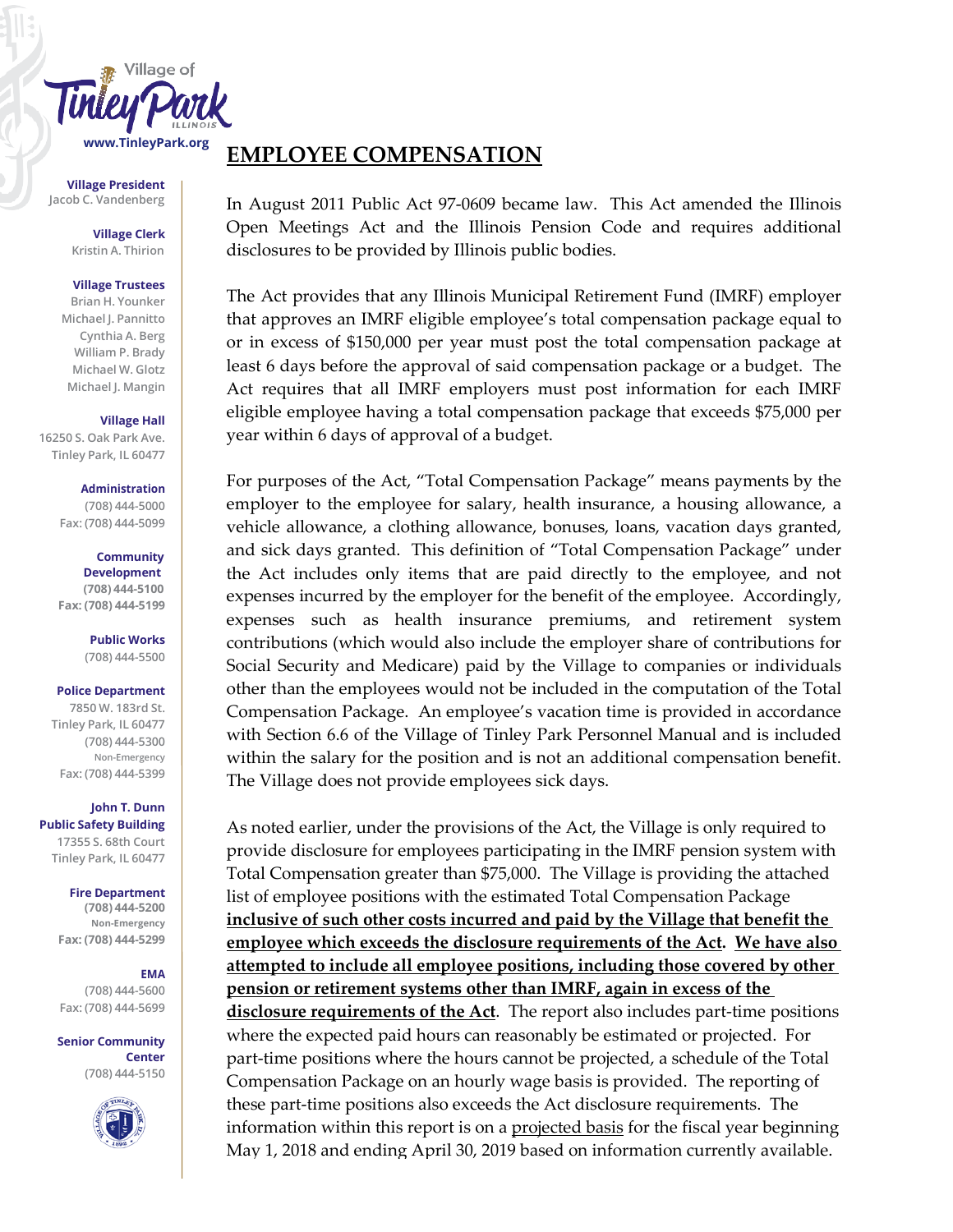| Name                                   | <b>Position</b>                               | <b>Salary</b>                   | Other         | Retire/               | Health           | Other           | Total              | Provided       |
|----------------------------------------|-----------------------------------------------|---------------------------------|---------------|-----------------------|------------------|-----------------|--------------------|----------------|
|                                        |                                               |                                 | Comp          | Pension               | Insurance        | <b>Benefits</b> | Compensation       | Vehicle        |
| UNFILLED,                              | POLICE CHIEF                                  | 156,589 2,040                   |               | 63,690                | 19,927           | 134             | 242,380            | x              |
| NIEMEYER, DAVID                        | <b>VILLAGE MANAGER</b>                        | 187,343 4,200                   |               | 39,554                | 9,710            | 152             | 240,959            | x              |
| <b>FARICELLI, CHARLES</b>              | DEPUTY POLICE CHIEF                           | 134,927 10,808                  |               | 58,513                | 29,586           | 140             | 233,974            | x              |
| <b>BUTLER, CHRISTOPHER</b>             | SERGEANT                                      |                                 |               | 117,665 12,825 52,392 | 29,915           | 129             | 212,925            | х              |
| DEVINE, WILLIAM                        | SERGEANT                                      | 117,665 12,825                  |               | 52,392                | 29,915           | 129             | 212,925            | x              |
| PERSHA, DARREN                         | SERGEANT                                      |                                 |               | 117,665 12,825 52,392 | 29,915           | 129             | 212,925            | x              |
| ST. JOHN, PATRICK                      | SERGEANT                                      |                                 |               | 117,665 12,825 52,392 | 29,915           | 129             | 212,925            | x              |
| MASON, LORELEI                         | DEPUTY POLICE CHIEF                           | 134,927 9,368                   |               | 57,934                | 9,710            | 140             | 212,080            | x              |
| WORKOWSKI, KEVIN                       | DIRECTOR-PUBLIC WORKS                         | 145,384 5,640                   |               | 31,187                | 29,586           | 152             | 211,949            | x              |
| SULLIVAN, KEITH                        | SERGEANT                                      | 117,665 12,105                  |               | 52,103                | 29,915           | 129             | 211,916            | x              |
| DIORIO, BOB<br>UNFILLED,               | SERGEANT                                      | 117,665 11,385                  |               | 51,813                | 29,915           | 129             | 210,906            | x              |
| RINGHOFER, WILLIAM                     | COMMANDER<br>SERGEANT                         | 119,028 7,070<br>117,665 12,825 |               | 50,628<br>52,392      | 29,915<br>23,383 | 117<br>129      | 206,758<br>206,393 |                |
| CAMPBELL, ANTHONY                      | SERGEANT - INVESTIGATIONS                     |                                 |               | 117,665 14,671 53,133 | 20,148           | 129             | 205,746            | х<br>x         |
| <b>BISHOP, BRYAN</b>                   | SERGEANT                                      |                                 |               | 103,594 11,425 46,180 | 29,915           | 129             | 191,242            | x              |
| BETTENHAUSEN, BRAD                     | TREASURER/FINANCE DIRECTOR                    | 147,535 2,340                   |               | 30,949                | 9,710            | 152             | 190,687            |                |
| VIOLETTO JR, RAYMOND                   | PATROL OFFICER - INVESTIGATOR                 |                                 | 98,051 14,883 | 45,343                | 29,915           | 117             | 188,308            | x              |
| RAINS, SCOTT                           | PATROL OFFICER - CANINE                       |                                 |               | 98,051 14,731 45,282  | 29,915           | 117             | 188,096            |                |
| UNFILLED,                              | COMMUNITY DEVELOPMENT DIRECTOR                | 130,000                         | 0             | 26,845                | 29,586           | 117             | 186,548            |                |
| TENCZA, STANLEY                        | PATROL OFFICER - INVESTIGATOR                 |                                 | 98,051 13,003 | 44,588                | 29,915           | 117             | 185,673            | x              |
| ZYLKA, MATTHEW                         | PATROL OFFICER - INVESTIGATOR                 |                                 | 98,051 12,283 | 44,299                | 29,915           | 117             | 184,664            | x              |
| DAJANI, OSAMAH                         | PATROL OFFICER - INVESTIGATOR                 |                                 | 98,051 12,283 | 44,299                | 29,915           | 117             | 184,664            | x              |
| DAVISSON, ROGER                        | PATROL OFFICER - TAC UNIT                     |                                 |               | 98,051 11,563 44,010  | 29,915           | 117             | 183,655            | x              |
| ROCKAITIS, RANDALL                     | PATROL OFFICER                                |                                 |               | 98,051 11,191 43,860  | 29,915           | 117             | 183,134            | x              |
| ROBERTS, STEVEN                        | PATROL OFFICER                                |                                 |               | 98,051 11,157 43,847  | 29,915           | 117             | 183,086            | x              |
| WOOD, BRIAN                            | PATROL OFFICER                                |                                 |               | 98,051 10,437 43,558  | 29,915           | 117             | 182,077            | x              |
| DWYER, DOUGLAS                         | PATROL OFFICER                                |                                 | 98,051 10,437 | 43,558                | 29,915           | 117             | 182,077            | x              |
| MITTELMAN, JONATHAN                    | PATROL OFFICER                                | 98,051 9,899                    |               | 43,342                | 29,915           | 117             | 181,323            | x              |
| SCHMIDT, DAVID                         | PATROL OFFICER                                | 98,051                          | 9,717         | 43,269                | 29,915           | 117             | 181,068            | x              |
| SANCHEZ, LAURA                         | PATROL OFFICER                                | 98,051                          | 9,717         | 43,269                | 29,915           | 117             | 181,068            | x              |
| JENNINGS, PETERSON                     | PATROL OFFICER                                | 98,051                          | 9,717         | 43,269                | 29,915           | 117             | 181,068            |                |
| DORIAN, DAVID                          | PATROL OFFICER                                | 98,051                          | 9,253         | 43,082                | 29,915           | 117             | 180,417            | x              |
| VEGA JR, JOSE                          | PATROL OFFICER                                | 98,051 8,517                    |               | 42,787                | 29,915           | 117             | 179,386            | x              |
| CARR, PATRICK                          | ASST. VILLAGE MANAGER ADMIN                   | 129,126 3,480                   |               | 27,383                | 19,122           | 152             | 179,264            | $\pmb{\times}$ |
| RIORDAN, DANIEL                        | DEPUTY FIRE CHIEF                             | 119,887 3,000                   |               | 25,376                | 29,586           | 152             | 178,001            | x              |
| REEDER, FOREST                         | FIRE CHIEF                                    | 139,134                         | 0             | 28,731                | 9,710            | 152             | 177,728            | x              |
| MONTALBANO, BURTON                     | PATROL OFFICER                                |                                 |               | 98,051 11,877 44,136  | 23,383           | 117             | 177,564            | x              |
| HILL, KENNETH                          | PATROL OFFICER                                |                                 |               | 98,051 11,877 44,136  | 23,383           | 117             | 177,564            | x              |
| <b>BOLING, JOHN</b>                    | PATROL OFFICER - INVESTIGATOR                 |                                 |               | 98,051 13,723 44,877  | 20,148           | 117             | 176,916            | x              |
| SCHMECKPEPER, GREGORY                  | PATROL OFFICER                                |                                 |               | 98,051 11,157 43,847  | 23,383           | 117             | 176,554            | x              |
| ADAMSKI, RICHARD                       | PATROL OFFICER                                |                                 |               | 98,051 11,167 43,851  | 23,099           | 117             | 176,285            | x              |
| HORBACZEWSKI, KEVIN                    | PATROL OFFICER                                |                                 |               | 98,051 10,437 43,558  | 23,383           | 117             | 175,545            | x              |
| GRABS, WILLIAM                         | PATROL OFFICER - SCHOOL RESOUR                |                                 |               | 98,051 10,363 43,528  | 23,383           | 117             | 175,442            | х              |
| UNFILLED,                              | <b>ASSISTANT TREASURER</b>                    | 120,000 0                       |               | 24,780                | 29,586           | 117             | 174,483            |                |
| TRINIDAD, HEATHER                      | PATROL OFFICER - INVESTIGATOR                 |                                 |               | 98,051 12,283 44,299  | 19,335           | 117             | 174,085            | x              |
| BORROWDALE, RUSSELL                    | PATROL OFFICER - TAC UNIT                     |                                 |               | 98,051 12,283 44,299  | 19,335           | 117             | 174,085            | x              |
| POULOS, TIMOTHY                        | PATROL OFFICER - INVESTIGATOR                 |                                 |               | 98,051 11,568 44,012  | 20,148           | 117             | 173,895            | x              |
| JARDINE, JEFFREY                       | PATROL OFFICER                                |                                 |               | 98,051 11,877 44,136  | 19,335           | 117             | 173,516            | x              |
| SHERVINO, ROBERT                       | PATROL OFFICER                                |                                 |               | 98,051 11,157 43,847  | 19,335           | 117             | 172,506            | x              |
| ROSILLO, RUDY                          | PATROL OFFICER                                |                                 |               | 98,051 10,437 43,558  | 20,148           | 117             | 172,311            | x              |
| BONAREK, MELISSA                       | PATROL OFFICER                                |                                 |               | 98,051 10,463 43,568  | 19,335           | 117             | 171,534            |                |
| LONDON, SONNY                          | PATROL OFFICER                                |                                 |               | 98,051 10,437 43,558  | 19,335           | 117             | 171,497            | x              |
| MONDT, FREDERICK                       | PATROL OFFICER                                | 98,051 9,717                    |               | 43,269                | 20,148           | 117             | 171,302            | x              |
| HRUBY, RYAN                            | PATROL OFFICER                                | 98,051 9,717                    |               | 43,269                | 20,148           | 117             | 171,302            | x              |
| COSSIDENTE, JEFFREY                    | ACTING WATER SUPERINTENDENT<br>PATROL OFFICER | 115,000 1,260<br>92,017 7,685   |               | 24,008<br>40,031      | 29,586<br>29,915 | 140<br>117      | 169,994<br>169,765 |                |
| MIDDLETON, ZACHARY<br>MULQUEENY, KELLY | STREET SUPERINTENDENT                         | 119,778 3,960                   |               | 25,552                | 19,927           | 140             | 169,357            | x              |
| URBANSKI, JOHN                         | <b>ASST DIR PUBLIC WORKS</b>                  | 125,272 2,520                   |               | 26,389                | 14,947           | 152             | 169,281            | x              |
| SZYMUSIAK, BRYAN                       | PATROL OFFICER                                | 98,051 7,797                    |               | 42,498                | 19,335           | 117             | 167,797            | x              |
| LANGE, AMY                             | PATROL OFFICER                                | 98,051 7,797                    |               | 42,498                | 19,335           | 117             | 167,797            | x              |
| QUINN, JIMMY                           | FOREMAN-STREET                                | 109,541 1,260                   |               | 22,880                | 29,586           | 129             | 163,397            |                |
| STOINER, JASON                         | PATROL OFFICER                                |                                 |               | 98,051 11,157 43,847  | 9,818            | 117             | 162,990            | x              |
|                                        |                                               |                                 |               |                       |                  |                 |                    |                |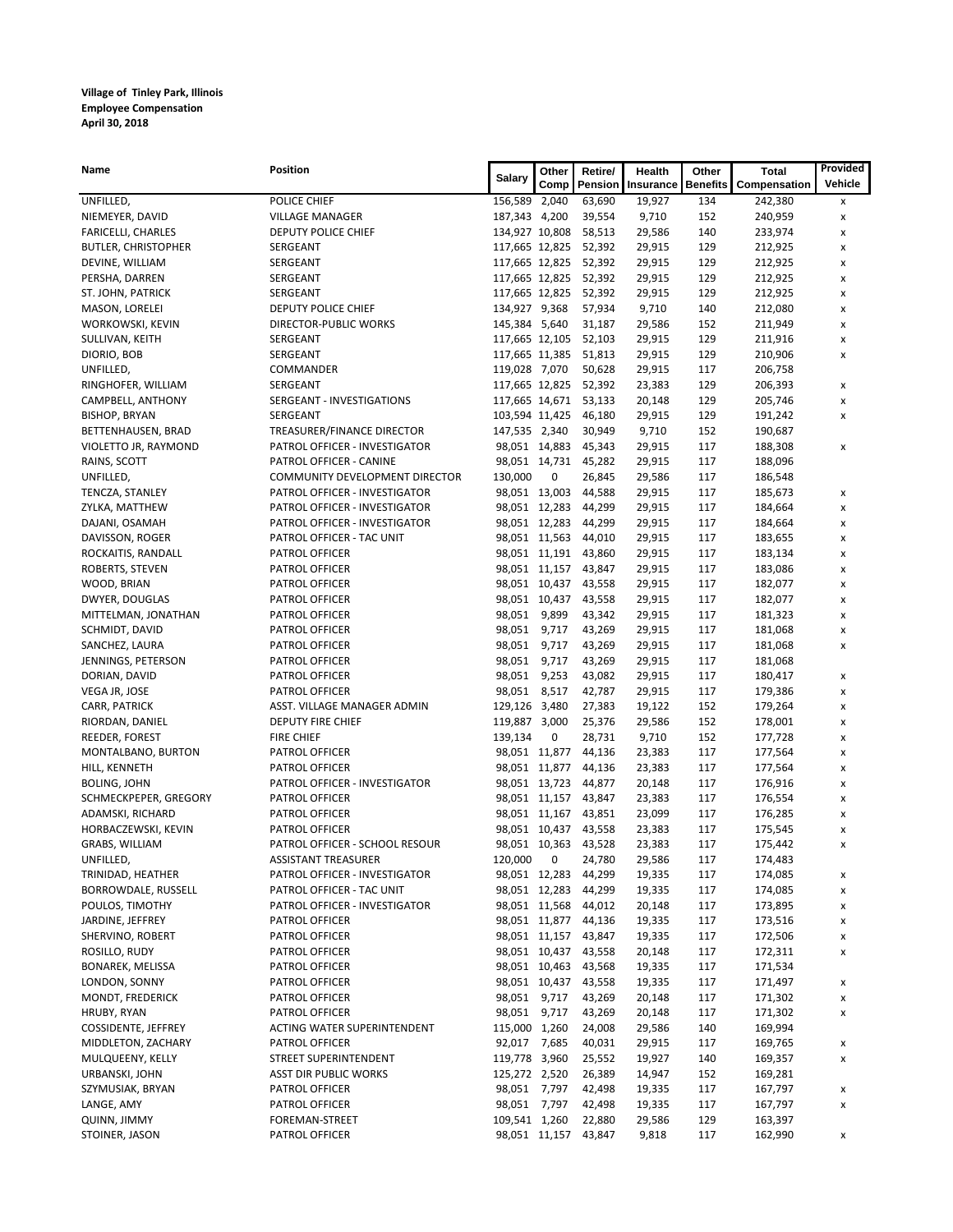| Name                                       | Position                                     | Salary                       | Other         | Retire/          | Health           | Other           | <b>Total</b>       | Provided |
|--------------------------------------------|----------------------------------------------|------------------------------|---------------|------------------|------------------|-----------------|--------------------|----------|
|                                            |                                              |                              | Comp          | Pension          | Insurance        | <b>Benefits</b> | Compensation       | Vehicle  |
| <b>BONAREK, JOHN</b>                       | PATROL OFFICER - INVESTIGATOR                |                              | 98,051 11,083 | 43,817           | 9,818            | 117             | 162,886            |          |
| HOBAN, PATRICK                             | ECONOMIC DEVELOPMENT MANAGER                 | 109,619                      | 0             | 22,636           | 29,586           | 140             | 161,982            |          |
| HASAN, FADI                                | <b>PATROL OFFICER</b>                        | 98,051 10,437                |               | 43,558           | 9,818            | 117             | 161,981            | x        |
| <b>BARDEN, TROY</b>                        | PATROL OFFICER                               | 98,051 10,317                |               | 43,510           | 9,818            | 117             | 161,812            | x        |
| ZEMAITIS, COLBY                            | <b>STAFF ENGINEER</b>                        | 109,619                      | 0             | 22,636           | 28,740           | 117             | 161,113            |          |
| GAWRON, SEAN                               | PATROL OFFICER                               | 98,051                       | 9,717         | 43,269           | 9,818            | 117             | 160,971            | x        |
| PORCARO, RICHARD                           | PATROL OFFICER                               | 98,051 9,717                 |               | 43,269           | 9,818            | 117             | 160,971            | x        |
| <b>KROTSER, BRIAN</b>                      | PATROL OFFICER                               |                              | 98,051 11,157 | 43,847           | 7,666            | 117             | 160,838            | x        |
| TRINIDAD, ANTHONY                          | PATROL OFFICER                               | 98,051                       | 8,997         | 42,980           | 9,818            | 117             | 159,962            | x        |
| QUINN, DANNY                               | <b>HEAD MECHANIC</b>                         | 103,209 1,260                |               | 21,573           | 29,586           | 129             | 155,757            |          |
| STAMBAUGH, KYLE                            | PATROL OFFICER                               | 81,016                       | 7,874         | 35,689           | 29,915           | 117             | 154,611            | x        |
| WOLFF, RICHARD                             | LIBRARY ADMINISTRATOR                        | 127,301                      | 0             | 26,288           | 0                | 0               | 153,589            |          |
| L'AMAS, JASON                              | PATROL OFFICER                               | 86,325                       | 8,130         | 37,924           | 20,148           | 117             | 152,644            | x        |
| THOMAS, MICHAEL                            | <b>IT MANAGER</b>                            | 113,942                      | 0             | 23,529           | 13,285           | 117             | 150,873            |          |
| <b>GRAVES, TIMOTHY</b>                     | PATROL OFFICER                               | 92,017                       | 8,405         | 40,320           | 9,818            | 117             | 150,677            | x        |
| CLEMMER, STEPHEN                           | LEAD COMPUTER TECHNICIAN                     | 95,802                       | 2,340         | 20,266           | 29,586           | 117             | 148,112            |          |
| <b>BISHOP, SAMANTHA</b>                    | PATROL OFFICER                               | 92,017                       | 5,765         | 39,260           | 9,818            | 117             | 146,977            | x        |
| <b>GROSSI, STEVEN</b>                      | FOREMAN-STREET                               | 94,452                       | 2,340         | 19,988           | 29,586           | 129             | 146,495            |          |
| GALATI, DAVID                              | FOREMAN-ELECTRIC                             | 94,452                       | 2,340         | 19,988           | 29,586           | 129             | 146,495            |          |
| VAN SCHOUWEN, VINCE                        | PATROL OFFICER                               | 75,963                       | 5,870         | 32,856           | 29,915           | 117             | 144,721            | x        |
| HARMON JR, MICHAEL                         | PATROL OFFICER                               | 86,325                       | 8,130<br>0    | 37,924           | 9,818            | 117             | 142,314            | x        |
| UNFILLED,<br>CLARKE, KIMBERLY              | <b>BUILDING OFFICIAL</b><br>PLANNING MANAGER | 93,011<br>105,269            | 0             | 19,207<br>21,738 | 29,586<br>14,766 | 117<br>117      | 141,920            |          |
| KORTUM, LISA                               | OPERATIONS COORDINATOR                       | 87,610                       | 4,230         | 18,965           | 29,586           | 129             | 141,889            |          |
| O'DWYER, DANIEL                            | <b>PATROL OFFICER</b>                        | 86,325                       | 8,130         | 37,924           | 7,666            | 117             | 140,519<br>140,162 |          |
| MAIOLO, DENISE                             | HUMAN RESOURCE DIRECTOR                      | 109,595                      | 0             | 22,631           | 7,490            | 140             | 139,857            | x        |
| LODE, GENE                                 | INSPECTOR-PLUMBING                           | 88,566                       | 1,350         | 18,568           | 29,586           | 76              | 138,146            |          |
| CHAMBERS, MICHAEL                          | INSPECTOR-ELECTRICAL                         | 88,566                       | 720           | 18,438           | 29,586           | 117             | 137,427            |          |
| SCHOLZ, EILEEN                             | SENIOR ACCOUNTANT                            | 95,802                       | 1,260         | 20,043           | 19,927           | 129             | 137,161            |          |
| GIBSON, RUTH                               | SENIOR ACCOUNTANT                            | 95,802                       | 1,260         | 20,043           | 19,927           | 129             | 137,161            |          |
| UNFILLED,                                  | PATROL OFFICER                               | 71,251                       | 4,762         | 30,520           | 29,915           | 117             | 136,565            | x        |
| RZESZUTKO, JUSTIN                          | PATROL OFFICER                               | 81,016                       | 7,874         | 35,689           | 9,818            | 117             | 134,514            | x        |
| GRAVES, JEFFREY                            | PATROL OFFICER                               | 81,016                       | 7,874         | 35,689           | 9,818            | 117             | 134,514            | x        |
| MALESKI, DENNIS                            | <b>COMPUTER TECHNICIAN</b>                   | 85,114                       | 1,260         | 17,836           | 29,586           | 117             | 133,913            |          |
| BAYER, AMELIA                              | <b>ACCOUNTANT II</b>                         | 86,321                       | 0             | 17,825           | 29,586           | 117             | 133,850            |          |
| STRZELCZYK, KENNETH                        | <b>MAINTENANCE MAN</b>                       | 83,512                       | 2,765         | 17,816           | 29,586           | 117             | 133,796            |          |
| ROBINSON, KYLE                             | PATROL OFFICER                               | 75,963                       | 5,950         | 32,888           | 18,427           | 117             | 133,345            | x        |
| GODETTE, LAURA                             | <b>DEPUTY CLERK</b>                          | 91,620                       | 1,260         | 19,180           | 19,927           | 129             | 132,115            |          |
| LORENDO, STEVE                             | FIRE INSPECTOR I                             | 88,566                       | 1,260         | 18,549           | 22,845           | 117             | 131,338            |          |
| <b>CZUCHRA, DERRICK</b>                    | <b>MAINTENANCE MAN</b>                       | 83,512                       | 3,725         | 18,014           | 23,126           | 117             | 128,494            |          |
| ROMANOW, JACLYN                            | <b>QUALITY &amp; TRAINING COORDINATOR</b>    | 78,624                       | 2,790         | 16,812           | 29,586           | 117             | 127,929            |          |
| O'DWYER, PATRICK                           | <b>FACILITIES MANAGER</b>                    | 88,810                       | 0             | 18,339           | 20,556           | 99              | 127,805            |          |
| WYLETA, ROBERT                             | <b>MAINTENANCE MAN</b>                       | 83,512 2,765                 |               | 17,816           | 23,126           | 117             | 127,336            |          |
| BORDEN, KENT                               | PATROL OFFICER                               | 75,963                       | 7,630         | 33,563           | 9,818            | 117             | 127,091            | x        |
| MURMANN, VINCENT                           | PATROL OFFICER                               | 75,963                       | 7,630         | 33,563           | 9,818            | 117             | 127,091            | X        |
| ANDROS, ANTHONY                            | LIBRARY ASST ADMINISTRATOR                   | 82,704                       | 0             | 17,078           | 26,299           | 99              | 126,180            |          |
| HIMMELMANN, MATTHEW                        | PATROL OFFICER                               | 75,963                       | 5,630         | 32,760           | 9,818            | 117             | 124,288            |          |
| KELLY, KEVIN                               | MAINTENANCE MAN                              | 83,512                       | 2,765         | 17,816           | 19,927           | 117             | 124,137            |          |
| SWEENEY, KELLY                             | PATROL OFFICER                               | 75,963                       | 4,990         | 32,503           | 9,818            | 117             | 123,391            |          |
| FITZPATRICK, JOSEPH                        | FOREMAN-WATER DEPARTMENT                     | 81,475                       | 1,260         | 17,085           | 23,126           | 129             | 123,074            |          |
| CALOMINO, ELIZABETH                        | <b>RECORDS SUPERVISOR</b>                    | 75,580                       | 1,260         | 15,867           | 29,586           | 129             | 122,422            |          |
| <b>BRAZITIS, NICOLE</b>                    | LEAD TELECOMMUNICATOR                        | 75,566                       | 1,260         | 15,865           | 29,586           | 129             | 122,406            |          |
| GEMBARA, WILLIAM                           | PATROL OFFICER                               | 75,963                       | 4,990         | 32,503           | 7,666            | 117             | 121,239            |          |
| WOOD, SCOTT                                | <b>MAINTENANCE WORKER</b>                    | 72,176                       | 2,165         | 15,351           | 29,586           | 117             | 119,395            |          |
| LORENZEN, ALLEN                            | <b>MAINTENANCE WORKER</b>                    | 72,176                       | 1,685         | 15,252           | 29,586           | 117             | 118,816            |          |
| LAPHEN, MORRIS                             | <b>MAINTENANCE WORKER</b>                    | 72,176                       | 1,685         | 15,252           | 29,586           | 117             | 118,816            |          |
| WAISHWELL, JESSICA                         | TELECOMMUNICATOR                             | 71,261                       | 2,250         | 15,180           | 29,586           | 117             | 118,394            |          |
| UNFILLED,                                  | SENIOR ACCOUNTANT                            | 73,426                       | 0             | 15,162           | 29,586           | 117             | 118,291            |          |
| UNFILLED,                                  | DEPUTY DIRECTOR HUMAN RESOURCES              | 73,000                       | 0             | 15,075           | 28,740           | 117             | 116,932            |          |
| CARRABOTTA, STEVEN<br>MC CULLOUGH, MICHAEL | PATROL OFFICER<br>PATROL OFFICER             | 71,251 4,762<br>71,251 4,762 |               | 30,520<br>30,520 | 9,818<br>9,818   | 117<br>117      | 116,468<br>116,468 | x<br>x   |
| YOUNG, MARTIN                              | MAINTENANCE WORKER                           | 72,176 2,225                 |               | 15,364           | 26,366           | 117             | 116,248            |          |
|                                            |                                              |                              |               |                  |                  |                 |                    |          |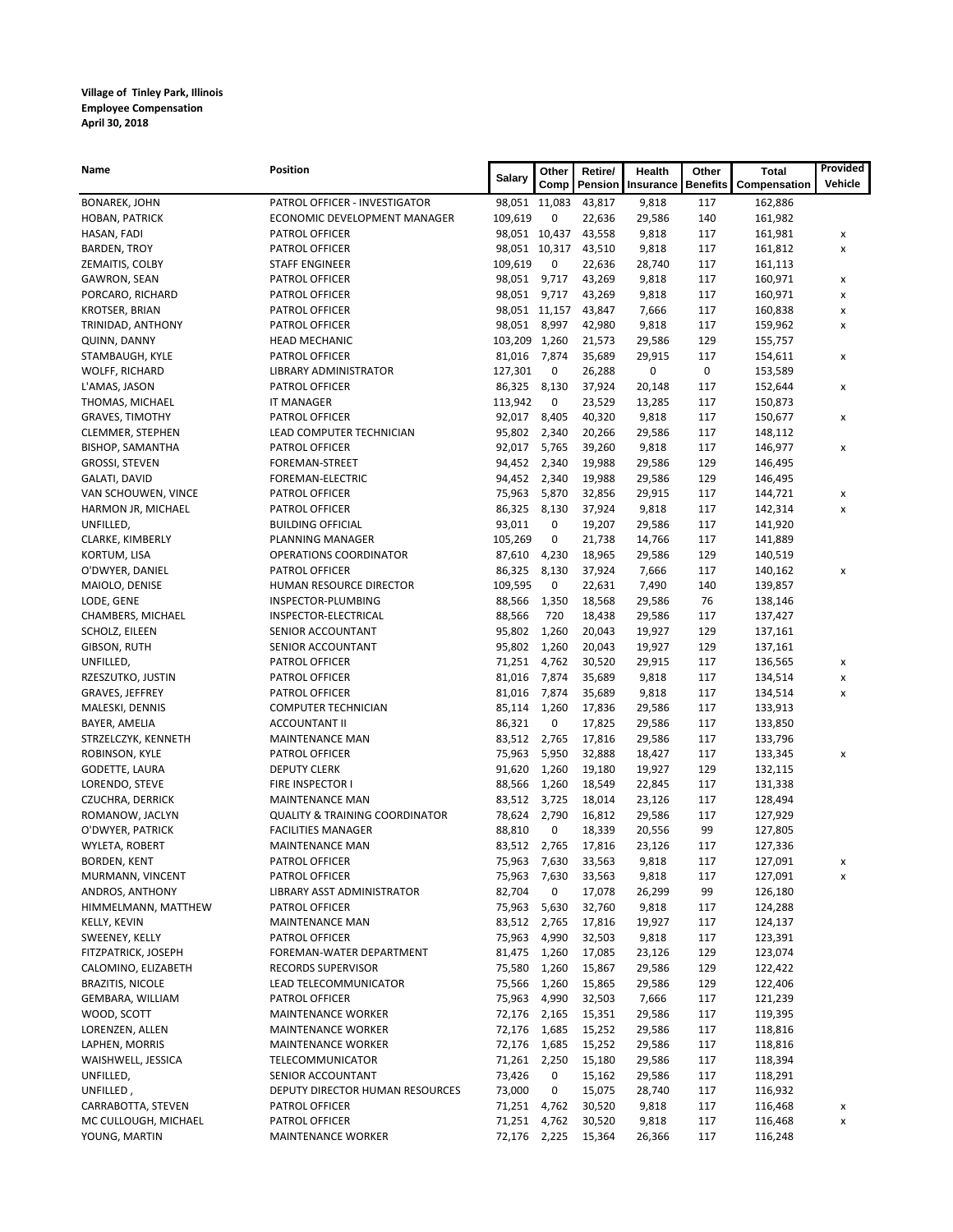| Name                   | Position                                 | Salary | Other | Retire/ | Health    | Other           | <b>Total</b> | Provided |
|------------------------|------------------------------------------|--------|-------|---------|-----------|-----------------|--------------|----------|
|                        |                                          |        | Comp  | Pension | Insurance | <b>Benefits</b> | Compensation | Vehicle  |
| BRUNO, JEAN            | OFFICE COORDINATOR - BUILDING            | 78,624 | 1,260 | 16,496  | 19,122    | 129             | 115,631      |          |
| <b>BOLING, RYAN</b>    | <b>COMPUTER TECHNICIAN</b>               | 78,998 | 720   | 16,462  | 19,122    | 117             | 115,420      |          |
| MITCHELL, PHILLIP      | <b>MAINTENANCE WORKER</b>                | 69,680 | 1,325 | 14,663  | 29,586    | 117             | 115,370      |          |
| COUCH, WILLIAM         | <b>MECHANIC</b>                          | 76,544 | 1,685 | 16,154  | 19,927    | 117             | 114,427      |          |
| STALEY, JENNIFER       | LEAD TELECOMMUNICATOR                    | 75,566 | 3,240 | 16,274  | 19,122    | 129             | 114,331      |          |
| <b>BONDI, THOMAS</b>   | PATROL OFFICER                           | 71,251 | 4,762 | 30,520  | 7,573     | 117             | 114,223      |          |
| NICE, LARRY            | <b>MAINTENANCE WORKER</b>                | 72,176 | 2,765 | 15,475  | 23,126    | 117             | 113,659      |          |
| FLOWERS, JANE          | LEAD TELECOMMUNICATOR                    | 75,566 | 2,340 | 16,088  | 19,122    | 129             | 113,245      |          |
| VALLEY, LISA           | <b>EXECUTIVE ASSISTANT</b>               | 65,125 | 3,240 | 14,117  | 29,586    | 117             | 112,185      |          |
| LUSBY JR, TERRY        | FACILITY/FLEET SUPERINTENDENT            | 91,799 | 864   | 19,135  | 0         | 140             | 111,939      |          |
| SAMARAS, MEGHAN        | TELECOMMUNICATOR                         | 71,261 | 1,170 | 14,957  | 23,126    | 117             | 110,631      |          |
| KARCZEWSKI, KENNETH    | <b>CODE ENFORCEMENT OFFICER</b>          | 73,486 | 720   | 15,324  | 19,927    | 117             | 109,574      |          |
| UNFILLED,              | <b>ACCOUNTANT</b>                        | 66,158 | 0     | 13,662  | 29,586    | 117             | 109,523      |          |
| CASPER, CATHERINE      | TELECOMMUNICATOR                         | 71,261 | 2,790 | 15,291  | 19,927    | 117             | 109,386      |          |
| HARVEY, KEITH          | <b>MAINTENANCE WORKER</b>                | 72,176 | 1,685 | 15,252  | 19,927    | 117             | 109,157      |          |
| KAIM, ANTHONY          | <b>MAINTENANCE WORKER</b>                | 72,176 | 1,685 | 15,252  | 19,927    | 117             | 109,157      |          |
| SPOSATO, MICHAEL       | <b>MAINTENANCE WORKER</b>                | 72,176 | 1,685 | 15,252  | 19,927    | 90              | 109,130      |          |
| <b>BOONE, MICHELLE</b> | TELECOMMUNICATOR                         | 63,690 | 1,170 | 13,394  | 29,586    | 117             | 107,956      |          |
| SPIEWAK, EDWIN         | MECHANIC                                 | 71,053 | 1,145 | 14,909  | 19,927    | 117             | 107,151      |          |
| FLOWERS, CLAUDETTE     | OFFICE COORDINATOR - FIRE DEPT           | 70,283 | 1,800 | 14,885  | 19,122    | 129             | 106,220      |          |
| MAHER, MICHAEL         | <b>MAINTENANCE WORKER</b>                | 59,738 | 2,105 | 12,770  | 29,586    | 117             | 104,316      |          |
| MAGALSKI, MARK         | <b>MAINTENANCE WORKER</b>                | 59,738 | 1,685 | 12,684  | 29,586    | 117             | 103,809      |          |
| MONDRY, LYNN           | UTILITY BILLING TECHNICIAN               | 59,878 | 1,260 | 12,625  | 29,586    | 117             | 103,466      |          |
| HOWARD, KENNETH        | <b>MAINTENANCE WORKER</b>                | 59,738 | 1,145 | 12,572  | 29,586    | 117             | 103,158      |          |
| KLAIN, PAUL            | REFERENCE LIBRARIAN                      | 68,358 | 0     | 14,116  | 20,556    | 65              | 103,095      |          |
| GOMOLKA, WILLIAM       | OFFICER COORDINATOR - PW                 | 60,570 | 0     | 12,508  | 29,586    | 148             | 102,811      |          |
| MC CAHILL, MARY        | <b>CLERK MATRON - FULL TIME</b>          | 53,981 | 4,180 | 12,010  | 29,586    | 117             | 99,874       |          |
| PANFIL, DIANE          | <b>BUSINESS OFFICE MGR-BEN COR</b>       | 68,493 | 0     | 14,144  | 16,998    | 99              | 99,733       |          |
| DUNN, KRISTOPHER       | <b>ASST CHIEF-FIRE IMRF</b>              | 86,565 | 0     | 12,509  | 0         | 0               | 99,074       | х        |
| ANICHINI, MICHELLE     | TELECOMMUNICATOR                         | 56,950 | 450   | 11,853  | 29,586    | 117             | 98,957       |          |
| SHAH, MALVI            | <b>HEALTH &amp; CNSMER PROTECT OFFCR</b> | 73,486 | 0     | 15,175  | 9,710     | 117             | 98,489       |          |
| KONRATH, JOHN          | <b>MAINTENANCE WORKER</b>                | 72,176 | 2,225 | 15,364  | 7,582     | 117             | 97,464       |          |
| RITTER, DANIEL         | <b>SENIOR PLANNER</b>                    | 72,291 | 0     | 14,928  | 9,710     | 117             | 97,047       |          |
| FRAMKE, DONNA          | <b>MARKETING DIRECTOR</b>                | 80,238 | 0     | 16,569  | 0         | 0               | 96,807       |          |
| HEINEMANN, FRANCES     | <b>BOOKMOBILE SERVICES MANAGER</b>       | 65,258 | 0     | 13,476  | 17,713    | 65              | 96,511       |          |
| SCISLOWICZ, ROMAN      | <b>MAINTENANCE WORKER</b>                | 54,808 | 425   | 11,406  | 29,586    | 117             | 96,342       |          |
| PYRZYNSKI, MARYANN     | PATRON SERVICES MANAGER                  | 63,908 | 0     | 13,197  | 17,713    | 99              | 94,917       |          |
| <b>BRODA, BRUCE</b>    | <b>MAINTENANCE WORKER</b>                | 59,738 | 1,145 | 12,572  | 19,927    | 117             | 93,499       |          |
| YAKSICH, GARY          | <b>MAINTENANCE WORKER</b>                | 52,312 | 425   | 10,890  | 29,586    | 117             | 93,330       |          |
| REED, KERRY            | YOUTH SERVICES MANAGER                   | 69,886 | 0     | 14,431  | 8,631     | 99              | 93,047       |          |
| BERAN, KAREN           | PUBLIC INFO. & GRAPHICS MGR              | 68,591 | 0     | 14,164  | 8,631     | 99              | 91,486       |          |
| MOTZ, MERYLE           | <b>CLERK MATRON - FULL TIME</b>          | 53,981 | 2,740 | 11,713  | 22,845    | 76              | 91,355       |          |
| FAULKNER, BETH         | REFERENCE LIBRARIAN                      | 64,272 | 0     | 13,272  | 13,287    | 99              | 90,930       |          |
| UNFILLED,              | TELECOMMUNICATOR                         | 50,939 | 450   | 10,612  | 28,740    | 117             | 90,858       |          |
| LOWE, JENNIFER         | YOUNG ADULT LIBRARIAN                    | 63,501 | 0     | 13,113  | 13,845    | 99              | 90,558       |          |
| LAUREN, ROBIN          | ADULT REFERENCE MANAGER                  | 67,594 | 0     | 13,958  | 8,631     | 99              | 90,283       |          |
| SCHOLZ, ANDREW         | <b>MAINTENANCE WORKER</b>                | 72,176 | 2,549 | 15,431  | 0         | 117             | 90,273       |          |
| WAISHWELL, JOHN        | <b>MAINTENANCE WORKER</b>                | 72,176 | 2,549 | 15,431  | 0         | 117             | 90,273       |          |
| <b>GEIGNER, APRIL</b>  | SECRETARY                                | 57,275 | 3,060 | 12,459  | 15,576    | 117             | 88,488       |          |
| ANHALT, JOY            | TECHNICAL SERVICES MANAGER               | 67,573 | 0     | 13,954  | 6,740     | 99              | 88,366       |          |
| <b>BILKA, STEVEN</b>   | TELECOMMUNICATOR                         | 63,690 | 1,170 | 13,394  | 9,710     | 117             | 88,080       |          |
| ALBA, DOUGLAS          | CSO - CRIME FREE HOUSING                 | 47,557 | 450   | 9,913   | 29,586    | 117             | 87,623       |          |
| SEDOROOK, VICTORIA     | <b>CLERK MATRON - FULL TIME</b>          | 53,981 | 1,660 | 11,490  | 19,122    | 117             | 86,371       |          |
| TWOMEY, HEIDI          | <b>CLERKI</b>                            | 51,888 | 2,900 | 11,314  | 19,927    | 117             | 86,146       |          |
| GABRIEL, GERRY         | <b>CLERKI</b>                            | 51,888 | 1,800 | 11,087  | 19,927    | 117             | 84,819       |          |
| DICKEY, JUSTIN         | <b>MAINTENANCE WORKER</b>                | 52,312 | 1,145 | 11,039  | 19,927    | 117             | 84,540       |          |
| YURKO, PAMELA          | MIDNIGHT RECORDS CLERK                   | 59,613 | 2,200 | 12,764  | 9,710     | 117             | 84,404       |          |
| RODRIGUEZ, STANLEY     | <b>MAINTENANCE WORKER</b>                | 44,886 | 425   | 9,357   | 29,586    | 117             | 84,371       |          |
| ROBBINS, ERIK          | <b>MAINTENANCE WORKER</b>                | 44,886 | 425   | 9,357   | 29,586    | 117             | 84,371       |          |
| UNFILLED,              | <b>MAINTENANCE WORKER</b>                | 44,886 | 425   | 9,357   | 29,586    | 117             | 84,371       |          |
| WILAMOWSKI, LISA       | <b>CLERK MATRON - FULL TIME</b>          | 44,808 | 400   | 9,336   | 29,586    | 117             | 84,247       |          |
| YOUPEL, CONNIE         | MAINTENANCE WORKER                       | 49,837 | 425   | 10,379  | 23,126    | 117             | 83,884       |          |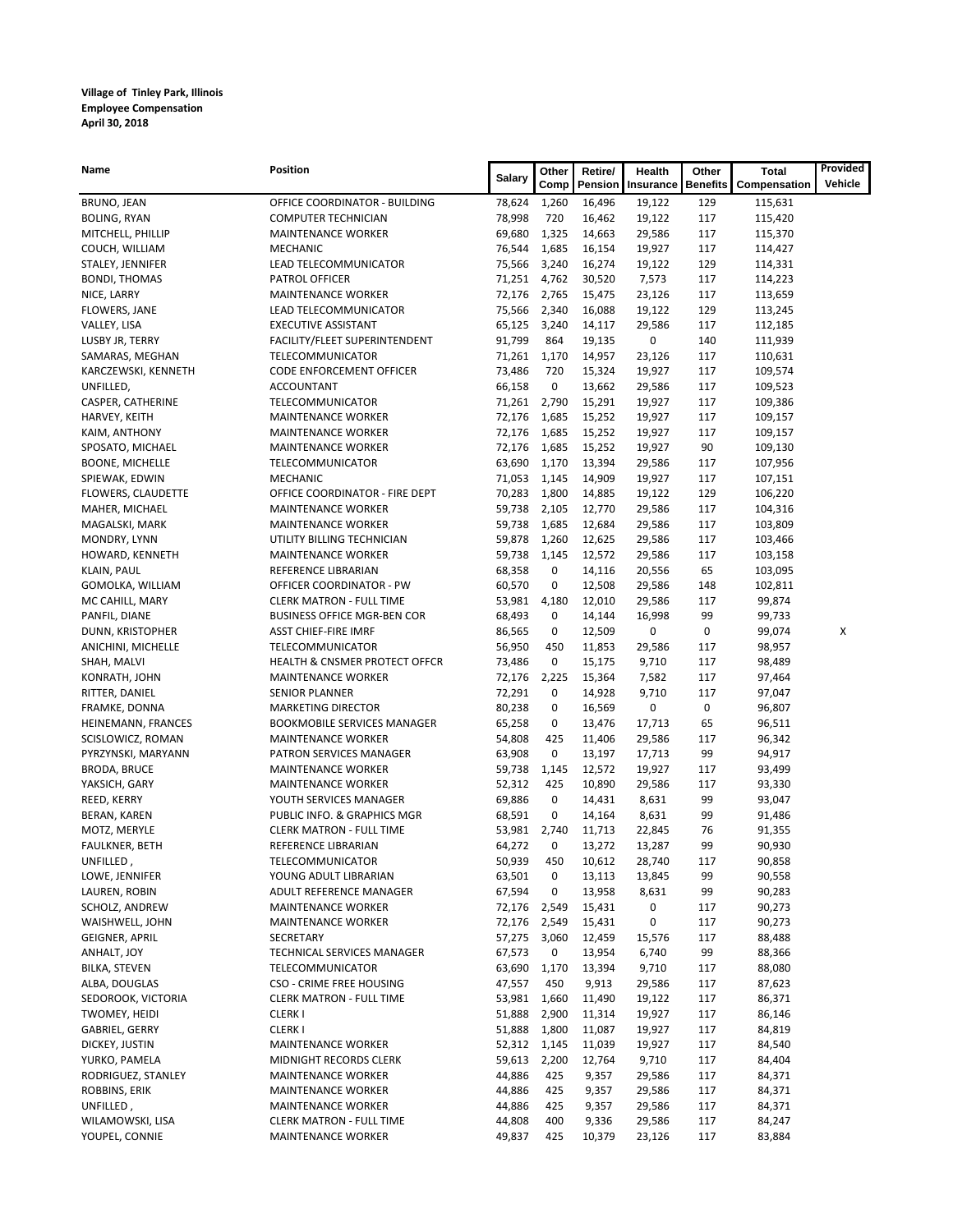| Name                                | Position                                          | Salary           | Other        | Retire/          | Health          | Other           | <b>Total</b>     | Provided |
|-------------------------------------|---------------------------------------------------|------------------|--------------|------------------|-----------------|-----------------|------------------|----------|
|                                     |                                                   |                  | Comp         | Pension          | Insurance       | <b>Benefits</b> | Compensation     | Vehicle  |
| CALOMINO, JAMES                     | CODE ENFORCEMENT OFFICER                          | 68,203           | 864          | 14,262           | 0               | 117             | 83,447           |          |
| MC CLELLAN, JOSEPH                  | <b>MAINTENANCE WORKER</b>                         | 59,738           | 1,145        | 12,572           | 9,710           | 117             | 83,282           |          |
| NEUMAN, PAUL                        | <b>MAINTENANCE WORKER</b>                         | 52,312           | 425          | 10,890           | 19,122          | 117             | 82,867           |          |
| FABISZAK, NICOLE                    | TELECOMMUNICATOR                                  | 59,114           | 450          | 12,300           | 9,710           | 117             | 81,691           |          |
| AHMAD, RAKHSHANDA                   | YOUTH SERVICES ASSISTANT                          | 45,505           | 0            | 9,397            | 26,299          | 99              | 81,299           |          |
| HEED, LYNN                          | <b>CLERKI</b>                                     | 51,888           | 1,800        | 11,087           | 15,576          | 117             | 80,468           |          |
| ROEMER, KENNETH                     | <b>CAPTAIN-FIRE IMRF</b>                          | 69,973           | 0            | 10,111           | 0               | 0               | 80,084           |          |
| UNFILLED,                           | <b>CLERICAL</b>                                   | 41,600           | 0            | 8,590            | 29,586          | 117             | 79,893           |          |
| ZIMMER, ROBERT                      | EXECUTIVE ASSISTANT TO MAYOR                      | 59,611           | 0            | 12,310           | 7,490           | 129             | 79,539           |          |
| DAUKSAS-ROY, BRIDGET<br>NAVAS, DINA | TELECOMMUNICATOR<br><b>CSO - CRIME PREVENTION</b> | 56,950<br>57,275 | 450<br>1,710 | 11,853<br>12,180 | 9,710           | 117<br>117      | 79,081<br>78,772 |          |
| WILLIAMS, LYNETTE                   | <b>BUSINESS OFFICE ASSISTANT</b>                  | 43,234           | 0            | 8,928            | 7,490<br>26,299 | 99              | 78,559           |          |
| FERRINI, DOUGLAS                    | REFERENCE LIBRARIAN                               | 50,903           | 0            | 10,512           | 16,998          | 99              | 78,512           |          |
| CHOJNACKI, THERESE                  | <b>CLERK II</b>                                   | 55,055           | 1,460        | 11,670           | 9,710           | 557             | 78,453           |          |
| BALCERZAK, BARBARA                  | <b>CLERKI</b>                                     | 39,967           | 0            | 8,253            | 29,586          | 117             | 77,923           |          |
| SIERRA, REBECCA                     | <b>WORK ORDER TECHNICIAN</b>                      | 44,463           | 0            | 9,182            | 23,126          | 117             | 76,887           |          |
| FABISZAK, COLLEEN                   | TELECOMMUNICATOR                                  | 54,850           | 450          | 11,419           | 9,710           | 117             | 76,546           |          |
| BECK, LISA                          | <b>BUILDING PERMIT TECHNICIAN</b>                 | 38,038           | 0            | 7,855            | 29,586          | 117             | 75,596           |          |
| BORCHERDING, BRIAN                  | <b>MAINTENANCE WORKER</b>                         | 59,738           | 2,009        | 12,751           | 0               | 117             | 74,614           |          |
| SYLVESTER, MELISSA                  | TELECOMMUNICATOR                                  | 52,853           | 450          | 11,007           | 9,710           | 117             | 74,137           |          |
| KEATING, EILEEN                     | <b>CLERKI</b>                                     | 51,888           | 1,260        | 10,975           | 9,710           | 117             | 73,950           |          |
| BABJAK, WENDY                       | MARKETING & ADULT PROGRAM COOR                    | 44,117           | 0            | 9,110            | 20,556          | 99              | 73,883           |          |
| NOEL, NORBERT                       | <b>MAINTENANCE WORKER</b>                         | 52,312           | 425          | 10,890           | 9,710           | 117             | 73,454           |          |
| UNFILLED,                           | <b>CUSTODIAN</b>                                  | 35,984           | 0            | 7,431            | 29,586          | 117             | 73,118           |          |
| PETERS, ERIC                        | <b>ENGINEER-FIRE IMRF</b>                         | 57,305           | 0            | 8,281            | 7,490           | 0               | 73,076           |          |
| STUBE, CHRIS                        | <b>CAPTAIN-FIRE IMRF</b>                          | 56,784           | 0            | 8,205            | 7,490           | 0               | 72,479           |          |
| HICKEY, KEVIN                       | LIEUTENANT-FIRE IMRF                              | 56,491           | 0            | 8,163            | 7,490           | 0               | 72,144           |          |
| <b>EMMETT, JAMES</b>                | <b>MAINTENANCE WORKER</b>                         | 49,837           | 1,385        | 10,577           | 9,710           | 117             | 71,626           |          |
| ZIMBAUER, JASON                     | <b>MAINTENANCE WORKER</b>                         | 52,312           | 425          | 10,890           | 7,582           | 117             | 71,326           |          |
| PELCZARSKI, CLARICE                 | YOUNG ADULT LIBRARIAN                             | 51,503           | 0            | 10,635           | 8,631           | 99              | 70,869           |          |
| NEMECEK, STEVEN                     | <b>MAINTENANCE WORKER</b>                         | 49,837           | 425          | 10,379           | 9,710           | 117             | 70,468           |          |
| KLOTZ, STEPHEN                      | DEPUTY FIRE CHIEF                                 | 58,391           | 0            | 12,058           | 0               | 0               | 70,449           | x        |
| SCHROEDER, SARAH                    | VIRTUAL SERVICES LIBRARIAN                        | 51,096           | 0            | 10,551           | 8,631           | 99              | 70,378           |          |
| DONAHUE, NANCY                      | <b>CLERK MATRON - FULL TIME</b>                   | 53,981           | 2,524        | 11,668           | 0               | 117             | 68,291           |          |
| RODGER, EILEEN                      | <b>CLERKI</b>                                     | 39,967           | 0            | 8,253            | 19,927          | 117             | 68,264           |          |
| TYRUS, MARY                         | <b>CIRCULATION ASSISTANT</b>                      | 41,541           | 0            | 8,578            | 17,713          | 99              | 67,931           |          |
| KOT, MICHAEL                        | <b>MAINTENANCE WORKER</b>                         | 47,382           | 425          | 9,872            | 9,710           | 117<br>0        | 67,507           |          |
| DOSTAL, GRAHAM                      | VIRTUAL SERVICES LIBRARIAN<br><b>CLERKI</b>       | 55,917           | 0<br>3,584   | 11,547           | 0<br>0          | 117             | 67,463           |          |
| BRESCIA, AVA<br>FREEMAN, JASON      | PUBLIC INFORMATION COORDINATOR                    | 51,888<br>48,844 | 0            | 11,455<br>10,086 | 7,490           | 0               | 67,044           |          |
| RONEY, NORMAN                       | <b>ENGINEER-FIRE IMRF</b>                         | 57,224           | 0            | 8,269            | 0               | 0               | 66,419<br>65,493 |          |
| THIRSTRUP, DEBORAH                  | <b>BUILDING PERMIT TECHNICIAN</b>                 | 46,137           | 0            | 9,527            | 9,710           | 117             | 65,491           |          |
| O'DWYER, PATRICK                    | <b>ENGINEER-FIRE IMRF</b>                         | 57,194           | 0            | 8,265            | 0               | 0               | 65,459           |          |
| PARKER, TERRENCE                    | REFERENCE LIBRARIAN                               | 48,666           | 0            | 10,050           | 6,740           | 0               | 65,455           |          |
| MC CABE, KATHRYN                    | <b>CIRCULATION ASSISTANT</b>                      | 37,064           | 0            | 7,654            | 20,556          | 99              | 65,374           |          |
| LIPMAN, HANNAH                      | MANAGEMENT ANALYST                                | 54,038           | 0            | 11,159           | 0               | 117             | 65,314           |          |
| SERAFINO, TRACY                     | <b>CIRCULATION ASSISTANT</b>                      | 38,349           | 0            | 7,919            | 17,713          | 99              | 64,080           |          |
| EATON, MAURA                        | <b>CLERKI</b>                                     | 39,967           | 0            | 8,253            | 15,576          | 117             | 63,914           |          |
| MARIANOVICH, PETER                  | <b>ENGINEER-FIRE IMRF</b>                         | 55,821           | 0            | 8,066            | 0               | 0               | 63,888           |          |
| BEAUCHAMP, SHARON                   | <b>ACQUISITIONS CLERK</b>                         | 40,692           | 0            | 8,403            | 13,845          | 99              | 63,040           |          |
| CAPPOS, ZACHARY                     | TELECOMMUNICATOR                                  | 50,939           | 882          | 10,701           | 0               | 117             | 62,639           |          |
| DE ADAM, ANTHONY                    | <b>ENGINEER-FIRE IMRF</b>                         | 48,178           | 0            | 6,962            | 7,490           | 0               | 62,630           |          |
| HOOGERVORST, BRIAN                  | FIREFIGHTER - IMRF                                | 53,222           | 0            | 7,691            | 0               | 0               | 60,913           |          |
| SERAFINO, ROBERT                    | <b>FACILITIES ASSISTANT</b>                       | 50,444           | 0            | 10,417           | 0               | 0               | 60,861           |          |
| BELK, MADELEINE                     | YOUTH SERVICES LIBRARIAN                          | 50,112           | 0            | 10,348           | 0               | 0               | 60,460           |          |
| RUSCH, DIANE                        | REFERENCE LIBRARIAN                               | 50,112           | 0            | 10,348           | 0               | 0               | 60,460           |          |
| BUSZ, SUSAN                         | ACCOUNTING TECHNICIAN                             | 43,856           | 0            | 9,056            | 7,490           | 0               | 60,401           |          |
| PULCHINSKI, DUANE                   | PATROL OFFICER - PART TIME                        | 49,650           | 350          | 10,325           | 0               | 0               | 60,325           |          |
| HOLFORD, THERESA                    | CSO - PARKING ENFORCEMENT                         | 40,968           | 450          | 8,553            | 9,710           | 117             | 59,798           |          |
| ZIELINSKI, LARRY                    | PATROL OFFICER - PART TIME                        | 42,557           | 350          | 8,860            | 7,490           | 0               | 59,257           |          |
| KING, GREGORY                       | PATROL OFFICER - PART TIME                        | 42,557           | 350          | 8,860            | 7,490           | 0               | 59,257           |          |
| HUGHES, KANOAH                      | PATROL OFFICER - PART TIME                        | 42,557           | 350          | 8,860            | 7,490           | 0               | 59,257           |          |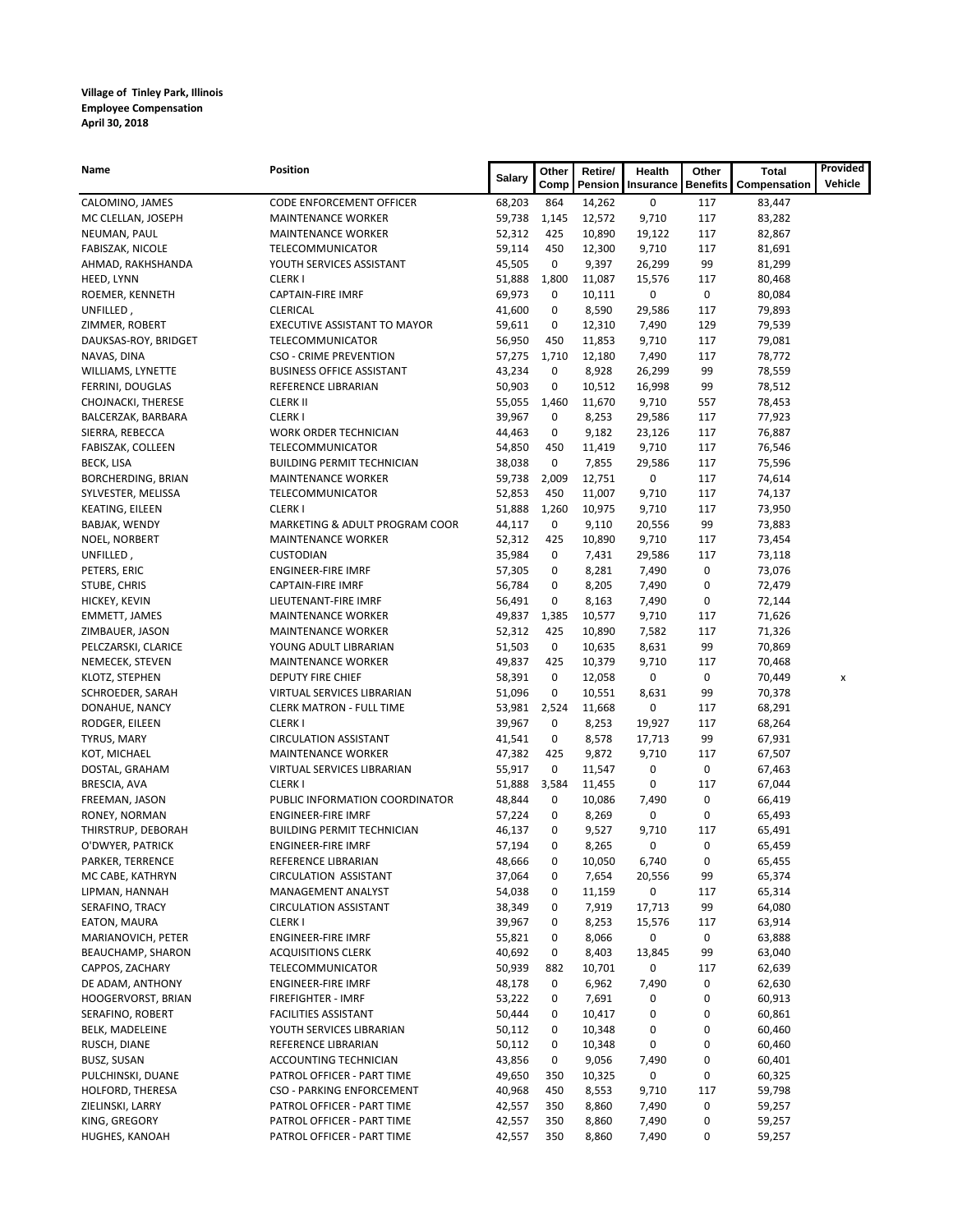| Name                            | Position                                     | <b>Salary</b>    | Other       | Retire/        | <b>Health</b> | Other           | <b>Total</b>     | Provided |
|---------------------------------|----------------------------------------------|------------------|-------------|----------------|---------------|-----------------|------------------|----------|
|                                 |                                              |                  | Comp        | Pension        | Insurance     | <b>Benefits</b> | Compensation     | Vehicle  |
| UDAYKEE, SCOTT                  | TOOL/INVENTORY ATTENDANT                     | 40,477           | 425         | 8,446          | 9,710         | 117             | 59,175           |          |
| FITZMAURICE, LIAM               | <b>FIREFIGHTER - IMRF</b>                    | 51,597           | 0           | 7,456          | 0             | 0               | 59,052           |          |
| FEINBERG, JEREMY                | <b>FIREFIGHTER - IMRF</b>                    | 45,047           | 0           | 6,509          | 7,490         | 0               | 59,046           |          |
| DUESING, BRYAN                  | LIEUTENANT-FIRE IMRF                         | 51,132           | 0           | 7,389          | 0             | 0               | 58,521           |          |
| HOOPES, ANYAETTA                | <b>ENGINEER-FIRE IMRF</b>                    | 43,670           | 0           | 6,310          | 7,490         | 0               | 57,470           |          |
| NUNEZ, CHRISTINA                | <b>CLERK MATRON - FULL TIME</b>              | 38,584           | 400         | 8,050          | 9,710         | 117             | 56,861           |          |
| KONRATH, JOANNE                 | TECHNICAL SERVICES CLERK                     | 39,865           | 0           | 8,232          | 8,631         | 99              | 56,828           |          |
| HAAGA, JOSEPH                   | <b>FIREFIGHTER - IMRF</b>                    | 49,576           | 0           | 7,164          | 0             | 0               | 56,740           |          |
| <b>EATON, CLIFFORD</b>          | <b>MAINTENANCE WORKER</b>                    | 44,886           | 1,361       | 9,550          | 0             | 117             | 55,914           |          |
| REDA, DANIEL                    | <b>ASST CHIEF-FIRE IMRF</b>                  | 48,805           | 0           | 7,052          | 0             | 0               | 55,857           | Х        |
| <b>MERRICK, JONATHON</b>        | <b>FIREFIGHTER - IMRF</b>                    | 47,700           | 0           | 6,893          | 0             | 0               | 54,592           |          |
| RADTKE, DANIELLE                | <b>CLERK MATRON - FULL TIME</b>              | 43,152           | 1,264       | 9,172          | 0             | 117             | 53,705           |          |
| UNFILLED,                       | PUBLIC EDUCATION OFFICER                     | 38,204           | 0           | 7,889          | 7,283         | 0               | 53,377           |          |
| REILLY, DENNIS                  | PATROL OFFICER - PART TIME                   | 42,557           | 350         | 8,860          | 0             | 0               | 51,767           |          |
| DONLAN, THOMAS                  | FIREFIGHTER - IMRF                           | 38,526           | 0           | 5,567          | 7,490         | 0               | 51,582           |          |
| <b>BAIRD III, RICHARD</b>       | COMMUNITY ENGAGEMENT COORDINAT               | 42,073           | 0           | 8,688          | 0             | 0               | 50,761           |          |
| SANCHEZ, VICKI                  | SPECIAL EVENTS COORDINATOR                   | 41,418           | 0           | 8,553          | 0             | 0               | 49,971           |          |
| SCHUTT, KAREN                   | CSO - ANIMAL CONTROL PART-TIME               | 40,383           | 225         | 8,386          | 0             | 0               | 48,993           |          |
| MAZZIOTTA, ANTHONY              | CAPTAIN-FIRE IMRF                            | 42,773           | 0           | 6,181          | 0             | 0               | 48,954           |          |
| GARREN, SHANE                   | <b>FIREFIGHTER - IMRF</b>                    | 41,828           | 0           | 6,044          | 0             | 0               | 47,872           |          |
| DEUTSCHER, JOHN                 | <b>AUXILIARY OFFICER</b>                     | 44,082           | 0           | 3,372          | 0             | 0               | 47,454           |          |
| KETCHUM, TERICA                 | <b>FOIA COORDINATOR</b>                      | 39,299           | 0           | 8,115          | 0             | 0               | 47,414           |          |
| PALYS, KEVIN                    | <b>CIRCULATION CLERK</b>                     | 31,909           | 0           | 6,589          | 8,631         | 99              | 47,229           |          |
| <b>GAWRYSIAK, JULIE</b>         | <b>CLERK MATRON - FULL TIME</b>              | 38,584           | 400         | 8,050          | 0             | 117             | 47,151           |          |
| BUTTALA JR, ROBERT              | FIRE ALARM SERVICE OFFICER                   | 38,337           | 0           | 7,917          | 0             | 0<br>99         | 46,254           |          |
| SKAU, AMY                       | <b>BOOKMOBILE CLERK</b>                      | 30,784           | 0<br>0      | 6,357          | 8,631         | 0               | 45,872           |          |
| BERAN, ROBERT                   | FIREFIGHTER - IMRF                           | 39,450           | 0           | 5,701          | 0<br>0        | 0               | 45,151           |          |
| OWCZARSKI, JAMES                | LIEUTENANT-FIRE IMRF<br>LIEUTENANT-FIRE IMRF | 39,347<br>39,268 | 0           | 5,686<br>5,674 | 0             | 0               | 45,032<br>44,942 |          |
| WITTMAN, MICHAEL<br>PALL, SUSAN | MARKETING ASSISTANT                          | 37,063           | 0           | 7,654          | 0             | 0               | 44,717           |          |
| SLEPSKI, THOMAS                 | <b>ASST CHIEF-FIRE IMRF</b>                  | 39,015           | 0           | 5,638          | 0             | 0               | 44,652           | х        |
| PROFFITT, CYNTHIA               | ADMINISTRATIVE PART TIME - EMA               | 36,910           | 0           | 7,622          | 0             | 0               | 44,531           |          |
| JALOWIEC, THOMAS                | PATROL OFFICER - PART TIME                   | 39,556           | 350         | 3,053          | 0             | 0               | 42,959           |          |
| LUKE, TIMOTHY                   | PATROL OFFICER - PART TIME                   | 39,556           | 350         | 3,053          | 0             | 0               | 42,959           |          |
| GASKILL JR, JAMES               | LIEUTENANT-FIRE IMRF                         | 37,518           | 0           | 5,421          | 0             | 0               | 42,940           |          |
| MAZZIOTTA, DANIEL               | LIEUTENANT-FIRE IMRF                         | 36,789           | 0           | 5,316          | 0             | 0               | 42,105           |          |
| DE BIAS, DONALD                 | LIEUTENANT-FIRE IMRF                         | 36,398           | 0           | 5,259          | 0             | 0               | 41,657           |          |
| ERWIN, DOUGLAS                  | <b>ASST CHIEF-FIRE IMRF</b>                  | 36,273           | 0           | 5,241          | 0             | 0               | 41,514           | х        |
| FABISZAK, MARK                  | PATROL OFFICER - PART TIME                   | 38,192           | 350         | 2,948          | 0             | 0               | 41,490           |          |
| TUGEND, ALLISON                 | ADMINISTRATIVE PART TIME - CLE               | 34,185           | 200         | 7,101          | 0             | 0               | 41,486           |          |
| RUSS, CHARLES                   | <b>ENGINEER-FIRE IMRF</b>                    | 35,972           | 0           | 5,198          | 0             | 0               | 41,170           |          |
| ZAVALA, SHARON                  | <b>CLERICAL PART-TIME</b>                    | 27,088           | 200         | 5,635          | 7,490         | 0               | 40,413           |          |
| TANNER, RENEE                   | <b>BUSINESS RETENTION SPECIALIST</b>         | 33,124           | 0           | 6,840          | 0             | 0               | 39,964           |          |
| BAILEY, KYLE                    | COMPUTER ASSISTANT                           | 27,326           | $\mathbf 0$ | 5,643          | 6,740         | 99              | 39,808           |          |
| UNFILLED,                       | <b>CSO - FIELD OPERATIONS</b>                | 28,548           | 225         | 5,942          | 4,993         | 0               | 39,708           |          |
| LILLY, JENNIFER                 | <b>ILL CLERK</b>                             | 32,748           | 0           | 6,763          | 0             | 0               | 39,511           |          |
| MANGIN, MICHAEL                 | <b>TRUSTEE</b>                               | 13,000           | 0           | 0              | 26,299        | 117             | 39,416           |          |
| DINASO, CAROL                   | <b>CLERICAL PART-TIME</b>                    | 26,411           | 0           | 5,454          | 7,490         | 0               | 39,354           |          |
| SMART, WALTER                   | ZONING ADMINISTRATOR                         | 31,980           | 0           | 6,604          | 0             | 0               | 38,584           |          |
| FRANKENFIELD, CHRISTOPHER       | ACCOUNTANT - PART TIME                       | 31,837           | 0           | 6,574          | 0             | 0               | 38,411           |          |
| JOYCE, MARY                     | ACCOUNTANT - PART TIME                       | 31,837           | 0           | 6,574          | 0             | 0               | 38,411           |          |
| KRIVANEC, SHANE                 | FIREFIGHTER - IMRF                           | 33,365           | 0           | 4,821          | 0             | 0               | 38,186           |          |
| CASNER, ADAM                    | <b>ENGINEER-FIRE IMRF</b>                    | 33,049           | 0           | 4,776          | 0             | 0               | 37,825           |          |
| REYES, PAUL                     | FIREFIGHTER - IMRF                           | 33,026           | 0           | 4,772          | 0             | 0               | 37,798           |          |
| WICK, JONATHAN                  | FIREFIGHTER - IMRF                           | 32,998           | 0           | 4,768          | 0             | 0               | 37,766           |          |
| KUSHNER, MICHAEL                | FIREFIGHTER - IMRF                           | 31,962           | 0           | 4,619          | 0             | 0               | 36,581           |          |
| YOUNKER, PAMELA                 | <b>CLERK MATRON-PART TIME</b>                | 23,608           | 200         | 4,916          | 7,490         | 0               | 36,214           |          |
| CULBERTSON, ADAM                | LIEUTENANT-FIRE IMRF                         | 31,329           | 0           | 4,527          | 0             | 0               | 35,857           |          |
| CARROLL, JOANNE                 | ADMINISTRATIVE ASSISTANT                     | 29,650           | 0           | 6,123          | 0             | 0               | 35,773           |          |
| PALMERA, VIRGINIA               | ILL CLERK                                    | 22,850           | 0           | 4,718          | 7,490         | 0               | 35,058           |          |
| HILTON JR, RALPH                | CSO - FIELD OPERATIONS                       | 28,548           | 225         | 5,942          | 0             | 0               | 34,715           |          |
| WOOTEN, JAMES                   | LIEUTENANT-FIRE IMRF                         | 30,183           | 0           | 4,361          | 0             | 0               | 34,544           |          |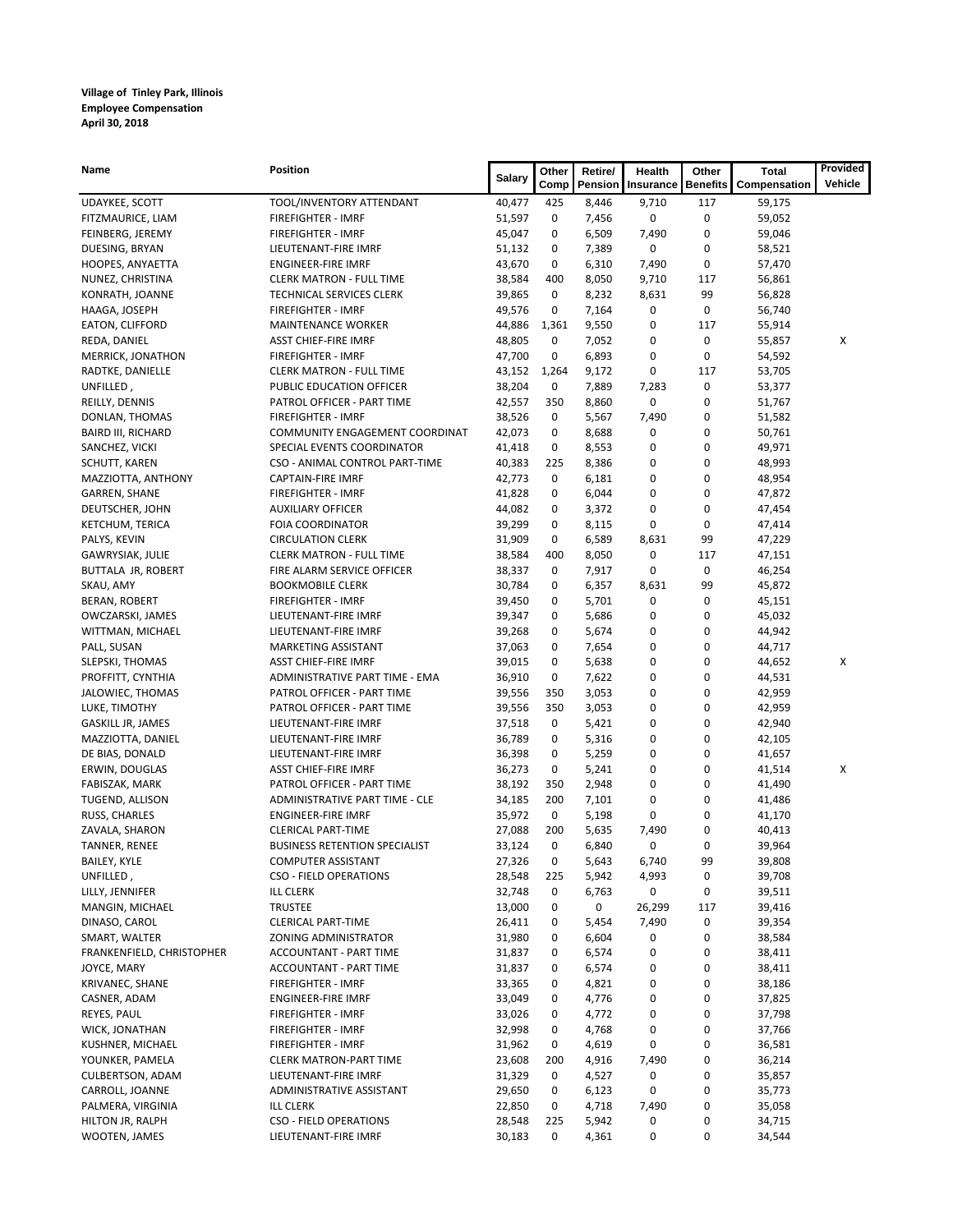| Name                                    | <b>Position</b>                                        | <b>Salary</b>    | Other       | Retire/        | Health    | Other           | <b>Total</b>     | Provided |
|-----------------------------------------|--------------------------------------------------------|------------------|-------------|----------------|-----------|-----------------|------------------|----------|
|                                         |                                                        |                  | Comp        | Pension        | Insurance | <b>Benefits</b> | Compensation     | Vehicle  |
| GRECO, JOSEPH                           | <b>ENGINEER-FIRE IMRF</b>                              | 30,081           | 0           | 4,347          | 0         | 0               | 34,428           |          |
| <b>GRIFFIN, TIMOTHY</b>                 | <b>CAPTAIN-FIRE IMRF</b>                               | 30,035           | 0           | 4,340          | 0         | 0               | 34,375           |          |
| RANDALL, MATTHEW                        | <b>CAPTAIN-FIRE IMRF</b>                               | 29,346           | 0           | 4,240          | 0         | 0               | 33,586           |          |
| MILAZZO, MICHAEL                        | <b>FIREFIGHTER - IMRF</b>                              | 28,901           | 0           | 4,176          | 0         | 0               | 33,077           |          |
| MILLERICK, BRIAN                        | <b>ENGINEER-FIRE IMRF</b>                              | 28,577           | 0           | 4,129          | 0         | 0               | 32,706           |          |
| VANDENBERG, JACOB                       | <b>VILLAGE PRESIDENT</b>                               | 32,000           | 0           | 0              | 0         | 117             | 32,117           |          |
| SWARTZENTRUBER, TODD                    | LIEUTENANT-FIRE IMRF                                   | 28,021           | 0           | 4,049          | 0         | 0               | 32,070           |          |
| JAWOR, DENISE                           | <b>CIRCULATION ASSISTANT</b>                           | 26,476           | 0           | 5,467          | 0         | 0               | 31,943           |          |
| MC GINNIS, KATHERINE                    | <b>CLERICAL PART-TIME</b>                              | 26,411           | 0           | 5,454          | 0         | 0<br>0          | 31,865           |          |
| <b>BOBBITT, CHERYL</b>                  | <b>CLERICAL PART-TIME</b><br><b>CLERICAL PART-TIME</b> | 26,411           | 0<br>0      | 5,454<br>5,454 | 0<br>0    | 0               | 31,865           |          |
| BENNETT, BARBARA<br>CARPENTER, KATHLEEN | <b>CIRCULATION CLERK</b>                               | 26,411<br>26,320 | 0           | 5,435          | 0         | 0               | 31,865<br>31,755 |          |
| MORRISON, CANDICE                       | TECHNICAL SERVICES CLERK                               | 25,985           | 0           | 5,366          | 0         | 0               | 31,351           |          |
| <b>BULVAN, MARK</b>                     | FIREFIGHTER - IMRF                                     | 27,262           | 0           | 3,939          | 0         | 0               | 31,201           |          |
| DUFFY, JOHN                             | ENGINEER-FIRE IMRF                                     | 27,240           | 0           | 3,936          | 0         | 0               | 31,176           |          |
| <b>BROOKS, TIMOTHY</b>                  | FIREFIGHTER - IMRF                                     | 27,136           | 0           | 3,921          | 0         | 0               | 31,057           |          |
| KELLY DONOVAN, LINDA                    | <b>CIRCULATION ASSISTANT</b>                           | 25,370           | 0           | 5,239          | 0         | 0               | 30,609           |          |
| KANE, TIFFANY                           | YOUTH SERVICES ASSISTANT                               | 24,894           | 0           | 5,141          | 0         | 0               | 30,034           |          |
| ZULEVIC, VALERIE                        | YOUTH SERVICES ASSISTANT                               | 24,779           | 0           | 5,117          | 0         | 0               | 29,896           |          |
| <b>BOHLSEN, NICHOLAS</b>                | LIEUTENANT-FIRE IMRF                                   | 26,097           | 0           | 3,771          | 0         | 0               | 29,868           |          |
| <b>CURTIS, YVETTE</b>                   | YOUTH SERVICES ASSISTANT                               | 24,726           | 0           | 5,106          | 0         | 0               | 29,832           |          |
| PATTERSON, LISA                         | REFERENCE ASSISTANT                                    | 24,524           | 0           | 5,064          | 0         | 0               | 29,588           |          |
| FORTO-WHITEMILLER, ROSEMARIE            | REFERENCE LIBRARIAN                                    | 24,456           | 0           | 5,050          | 0         | 0               | 29,506           |          |
| REYNOLDS II, ROBERT                     | LIEUTENANT-FIRE IMRF                                   | 25,606           | 0           | 3,700          | 0         | 0               | 29,306           |          |
| <b>BARRY, JOHN</b>                      | LIEUTENANT-FIRE IMRF                                   | 25,569           | 0           | 3,695          | 0         | 0               | 29,264           |          |
| O'HAGAN, TIMOTHY                        | LIEUTENANT-FIRE IMRF                                   | 25,246           | 0           | 3,648          | 0         | 0               | 28,895           |          |
| <b>BEST, TIMOTHY</b>                    | <b>ENGINEER-FIRE IMRF</b>                              | 25,203           | 0           | 3,642          | 0         | 0               | 28,845           |          |
| HUMENIK, ANMARIE                        | <b>CLERK MATRON-PART TIME</b>                          | 23,608           | 200         | 4,916          | 0         | 0               | 28,724           |          |
| COTRANO, MARK                           | LIEUTENANT-FIRE IMRF                                   | 24,401           | 0           | 3,526          | 0         | 0               | 27,927           |          |
| DALUGA, JOSEPH                          | <b>FIREFIGHTER - IMRF</b>                              | 24,386           | 0           | 3,524          | 0         | 0               | 27,910           |          |
| RICHARDS, SHAWN                         | LIEUTENANT-FIRE IMRF                                   | 24,285           | 0           | 3,509          | 0         | 0               | 27,794           |          |
| ST. JOHN, ANNETTE                       | TELECOMMUNICATOR-PT                                    | 22,173           | 225         | 4,625          | 0         | 0               | 27,023           |          |
| ARDAGH, PAMELA                          | <b>CLERK MATRON-PART TIME</b>                          | 22,087           | 200         | 4,602          | 0         | 0               | 26,889           |          |
| GAMBLA, EVELYN                          | <b>CLERK MATRON-PART TIME</b>                          | 22,087           | 200         | 4,602          | 0         | 0               | 26,889           |          |
| SKONIECKE, SUSAN                        | <b>BUS DISPATCHER</b>                                  | 22,009           | 0           | 4,545          | 0         | 0               | 26,554           |          |
| COOPER, ROBERT                          | <b>BUS DRIVER</b>                                      | 22,009           | 0           | 4,545          | 0         | 0               | 26,554           |          |
| BERAN, DONNA                            | <b>CLERICAL PART-TIME</b>                              | 22,009           | 0           | 4,545          | 0         | 0               | 26,554           |          |
| COSENTINO, CARY                         | <b>CLERICAL PART-TIME</b>                              | 22,009           | 0           | 4,545          | 0         | 0               | 26,554           |          |
| HUGHES, BETH                            | <b>WORK ORDER TECHNICIAN</b>                           | 22,009           | 0           | 4,545          | 0         | 0               | 26,554           |          |
| SIGNORE, SAMUEL                         | <b>CUSTODIAN</b>                                       | 21,853           | 0           | 4,513          | 0         | 0               | 26,366           |          |
| <b>GRANT, DANIEL</b>                    | <b>ENGINEER-FIRE IMRF</b>                              | 22,944           | 0           | 3,315          | 0         | 0               | 26,260           |          |
| DONNELLY JR., THOMAS                    | <b>ENGINEER-FIRE IMRF</b>                              | 22,909           | 0           | 3,310          | 0         | 0               | 26,219           |          |
| LAUDANT, ERIN                           | TELECOMMUNICATOR-PT                                    | 21,476           | 225         | 4,481          | 0         | 0               | 26,182           |          |
| CANNON, DOROTHY                         | TECHNICAL SERVICES CLERK                               | 21,576           | $\mathbf 0$ | 4,455          |           | 0               | 26,031           |          |
| GILGENBERG, MICHAEL                     | <b>ENGINEER-FIRE IMRF</b>                              | 22,646           | 0           | 3,272          | 0         | 0               | 25,918           |          |
| FRENCH, JEFFREY                         | LIEUTENANT-FIRE IMRF                                   | 22,615           | 0           | 3,268          | 0         | 0               | 25,882           |          |
| FORD, FREDERICK                         | FIREFIGHTER - IMRF                                     | 22,212           | 0           | 3,210          | 0         | 0               | 25,422           |          |
| <b>BUTERA, ANTHONY</b>                  | FIREFIGHTER - IMRF                                     | 22,143           | 0           | 3,200          | 0         | 0               | 25,342           |          |
| SCHMECKPEPER, ALEXANDRA                 | <b>CLERK MATRON-PART TIME</b>                          | 20,800           | 200         | 4,337          | 0         | 0               | 25,337           |          |
| UNFILLED,                               | <b>CLERK MATRON-PART TIME</b>                          | 20,800           | 200         | 4,337          | 0         | 0               | 25,337           |          |
| <b>BLOMBERG, THOMAS</b>                 | ENGINEER-FIRE IMRF                                     | 21,972           | 0           | 3,175          | 0         | 0               | 25,147           |          |
| UNFILLED,                               | <b>INTERNS</b>                                         | 20,488<br>21,446 | 0<br>0      | 4,231          | 0<br>0    | 0<br>0          | 24,719           |          |
| ROEMER, BRADLEY<br>LUDKE II, RANDY      | FIREFIGHTER - IMRF<br>FIREFIGHTER - IMRF               | 21,418           | 0           | 3,099<br>3,095 | 0         | 0               | 24,545<br>24,513 |          |
|                                         |                                                        |                  | 0           |                | 0         | 0               |                  |          |
| PALYS, KAREN<br>UNFILLED,               | TECHNICAL SERVICES CLERK<br>LIEUTENANT-FIRE IMRF       | 20,240           | 0           | 4,180          | 0         | 0               | 24,420           |          |
| <b>BURKE, RUAIRI</b>                    | SEASONAL II                                            | 21,140<br>19,968 | 0           | 3,055<br>4,123 | 0         | 0               | 24,195<br>24,091 |          |
| TUCKER, JOHN                            | LIBRARY CLERK II                                       | 19,345           | 0           | 3,995          | 0         | 0               | 23,340           |          |
| UNFILLED,                               | ENGINEER-FIRE IMRF                                     | 20,260           | 0           | 2,928          | 0         | 0               | 23,188           |          |
| PARISI, ELLEN                           | <b>CIRCULATION ASSISTANT</b>                           | 18,917           | 0           | 3,906          | 0         | 0               | 22,823           |          |
| LAKEBERG, KATHLEEN                      | <b>CIRCULATION CLERK</b>                               | 18,672           | 0           | 3,856          | 0         | 0               | 22,528           |          |
| BECK, MARK                              | <b>BUS DRIVER</b>                                      | 18,611           | 0           | 3,843          | 0         | 0               | 22,454           |          |
|                                         |                                                        |                  |             |                |           |                 |                  |          |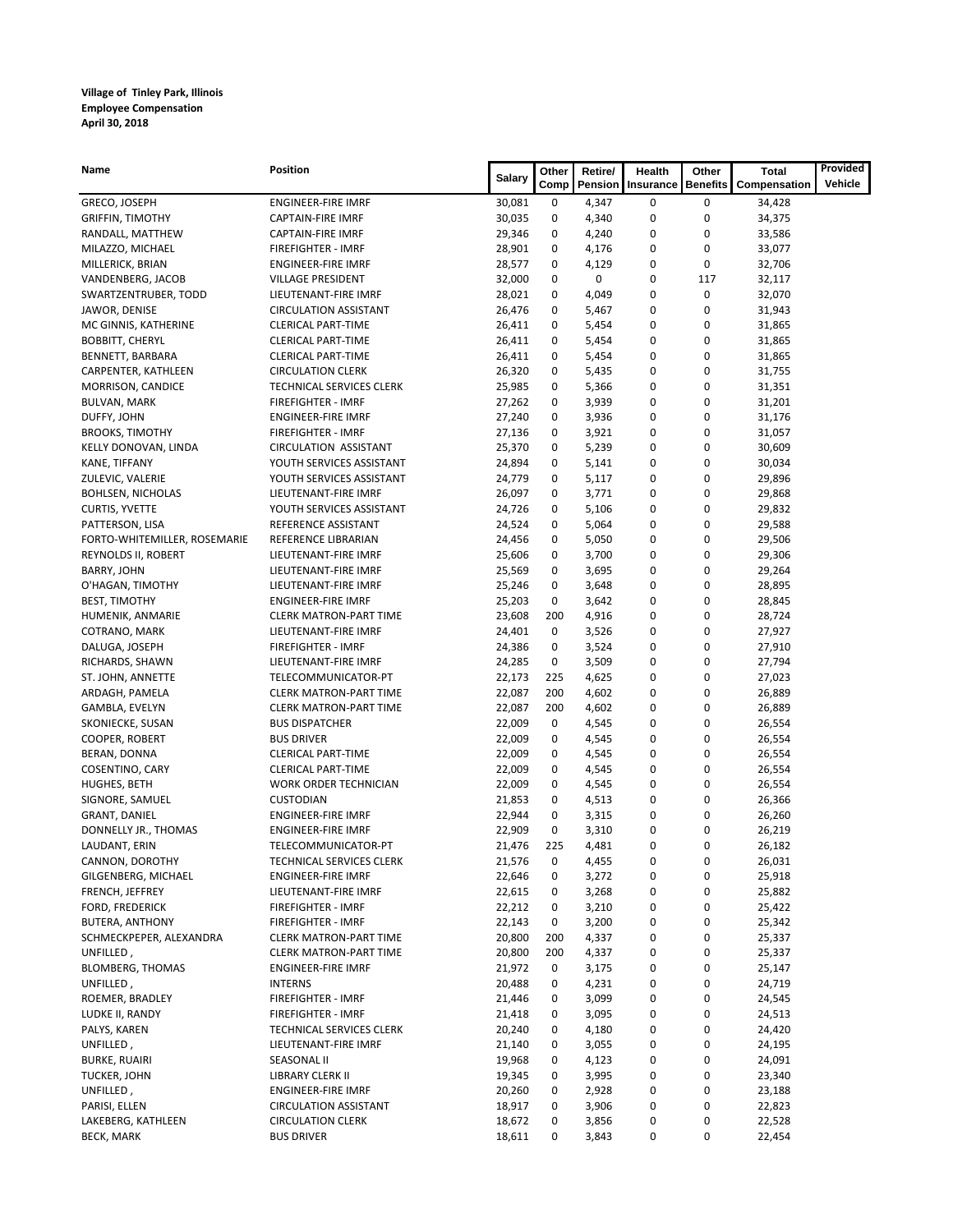| Name                                | <b>Position</b>                                       | <b>Salary</b>    | Other    | Retire/        | Health    | Other           | <b>Total</b>     | Provided |
|-------------------------------------|-------------------------------------------------------|------------------|----------|----------------|-----------|-----------------|------------------|----------|
|                                     |                                                       |                  | Comp     | Pension        | Insurance | <b>Benefits</b> | Compensation     | Vehicle  |
| GIANOLI, CAROL                      | REFERENCE LIBRARIAN                                   | 22,028           | 0        | 0              | 0         | 0               | 22,028           |          |
| THIRION, KRISTIN                    | <b>VILLAGE CLERK</b>                                  | 22,000           | 0        | 0              | 0         | 0               | 22,000           |          |
| SMULEVITZ, JOSEPH                   | <b>FIREFIGHTER - IMRF</b>                             | 19,072           | 0        | 2,756          | 0         | 0               | 21,828           |          |
| HAJKOWICZ, ERIK                     | <b>FIREFIGHTER - IMRF</b>                             | 18,603           | 0        | 2,688          | 0         | 0               | 21,291           |          |
| NAGLE, JOHN                         | <b>FIREFIGHTER - IMRF</b>                             | 18,580           | 0        | 2,685          | 0         | 0               | 21,265           |          |
| GRZESZKIEWICZ, STEVEN               | FIREFIGHTER - IMRF                                    | 18,580           | 0        | 2,685          | 0         | 0               | 21,265           |          |
| STARKMAN, WAYNE                     | <b>FIREFIGHTER - IMRF</b>                             | 18,580           | 0        | 2,685          | 0         | 0               | 21,265           |          |
| KUSHNER, JEFFREY                    | FIREFIGHTER - IMRF                                    | 18,580           | 0        | 2,685          | 0         | 0               | 21,265           |          |
| HANNON, RYAN                        | FIREFIGHTER - IMRF                                    | 18,580           | 0        | 2,685          | 0         | 0               | 21,265           |          |
| IWANAGA, JEFFREY                    | <b>FIREFIGHTER - IMRF</b>                             | 18,580           | 0        | 2,685          | 0         | 0               | 21,265           |          |
| UTHE, STEVEN                        | <b>FIREFIGHTER - IMRF</b>                             | 18,580           | 0        | 2,685          | 0         | 0               | 21,265           |          |
| <b>KRUG, CHARLES</b>                | <b>FIREFIGHTER - IMRF</b>                             | 18,580           | 0        | 2,685          | 0         | 0               | 21,265           |          |
| SULLIVAN, LINDA                     | SENIOR CENTER ASSISTANT                               | 17,607           | 0        | 3,636          | 0         | 0<br>0          | 21,243           |          |
| DOLLIVER, KAREN                     | TELECOMMUNICATOR-PT                                   | 19,401           | 225<br>0 | 1,501          | 0         | 0               | 21,128           |          |
| MC CARTHY, KEVIN                    | <b>SEASONAL II</b>                                    | 17,368           | 0        | 3,586          | 0<br>0    | 0               | 20,954           |          |
| JOHNSON, MATTHEW                    | FIREFIGHTER - IMRF                                    | 18,130           | 0        | 2,620          | 0         | 0               | 20,750           |          |
| POTEMPA, PAMELA                     | PUBLIC INFO. & GRAPHICS CLERK                         | 17,148           | 0        | 3,541          |           | 0               | 20,689           |          |
| ROT, LAURA                          | <b>CLERICAL PART-TIME</b>                             | 16,627           | 0        | 3,433          | 0<br>0    | 0               | 20,060           |          |
| MULQUEENY JR., THOMAS               | <b>BUS DRIVER</b>                                     | 16,052           | 0        | 3,315<br>3,232 | 0         | 0               | 19,367           |          |
| CONCANNON, JEAN                     | <b>CIRCULATION CLERK</b><br><b>CLERICAL PART-TIME</b> | 15,649           | 0        |                |           | 0               | 18,881<br>18,712 |          |
| <b>GONZALEZ JR, HECTOR</b>          |                                                       | 15,509           | 0        | 3,203          | 0         | 0               |                  |          |
| RAGO, MARK<br>COVEY, QUINN          | <b>ENGINEER-FIRE IMRF</b><br><b>SEASONAL II</b>       | 15,995           | 0        | 2,311          | 0<br>0    | 0               | 18,307           |          |
|                                     |                                                       | 15,093           |          | 3,117          |           | 0               | 18,210           |          |
| RICH, CONNOR                        | <b>SEASONAL II</b><br>PROBATIONARY FIREFIGHTER IMRF   | 15,093<br>14,950 | 0<br>0   | 3,117<br>2,160 | 0<br>0    | 0               | 18,210           |          |
| ADKINS, DAVID<br>MC KINNON, MATTHEW | PROBATIONARY FIREFIGHTER IMRF                         | 14,950           | 0        | 2,160          | 0         | 0               | 17,110<br>17,110 |          |
| MEMMESHEIMER, LAURA                 | PROBATIONARY FIREFIGHTER IMRF                         | 14,950           | 0        | 2,160          | 0         | 0               | 17,110           |          |
| SCANLON, REBECCA                    | PROBATIONARY FIREFIGHTER IMRF                         | 14,950           | 0        | 2,160          | 0         | 0               | 17,110           |          |
| TRIEMSTRA, NICOLAS                  | PROBATIONARY FIREFIGHTER IMRF                         | 14,950           | 0        | 2,160          | 0         | 0               | 17,110           |          |
| RICHEY, WILLIAM                     | <b>ENGINEER-FIRE</b>                                  | 14,141           | 707      | 1,874          | 0         | 0               | 16,722           |          |
| CALUNGCAGUIN, EDMUNDJON             | <b>FIREFIGHTER</b>                                    | 14,074           | 704      | 1,865          | 0         | 0               | 16,643           |          |
| SMITH, JENNIFER                     | <b>CUSTODIAN</b>                                      | 15,297           | 0        | 1,170          | 0         | 0               | 16,467           |          |
| KANJO, JULIE                        | YOUTH SERVICES ASSISTANT                              | 16,263           | 0        | 0              | 0         | 0               | 16,263           |          |
| NEAL, TIMOTHY                       | <b>FIREFIGHTER</b>                                    | 13,141           | 657      | 1,741          | 0         | 0               | 15,539           |          |
| UNFILLED,                           | YS Assistant                                          | 15,347           | 0        | 0              | 0         | 0               | 15,347           |          |
| MURRAY JR, WILLIAM                  | CAPTAIN-FIRE                                          | 12,527           | 626      | 1,660          | 0         | 0               | 14,813           |          |
| <b>BUSZ, SUSAN</b>                  | LIBRARY CLERK II                                      | 11,869           | 0        | 2,451          | 0         | 0               | 14,320           |          |
| FABISZAK, THERESA                   | <b>CCTV OPERATOR</b>                                  | 13,205           | 0        | 1,010          | 0         | 0               | 14,216           |          |
| LUKICH, AMY                         | YOUTH SERVICES ASSISTANT                              | 13,915           | 0        | 0              | 0         | 0               | 13,915           |          |
| UNFILLED,                           | <b>COMMISSION SECRETARY</b>                           | 12,787           | 0        | 978            | 0         | 0               | 13,765           |          |
| HAMILTON, JEFFERY                   | SHELVER                                               | 11,404           | 0        | 2,355          | 0         | 0               | 13,759           |          |
| TILLSON, CHRISTOPHER                | <b>FIREFIGHTER</b>                                    | 11,580           | 579      | 1,534          | 0         | 0               | 13,693           |          |
| SZCZEPANIAK, SANDRA                 | INTERN - FINANCE                                      | 12,485           | 0        | 955            | 0         | 0               | 13,440           |          |
| RONEY, JENNIFER                     | <b>BUS DISPATCHER</b>                                 | 12,293           | 0        | 940            | 0         | 0               | 13,233           |          |
| <b>BOGUMIL, JOHN</b>                | <b>BUS DRIVER</b>                                     | 12,293           | 0        | 940            | 0         | 0               | 13,233           |          |
| PANNITTO, MICHAEL                   | <b>TRUSTEE</b>                                        | 13,000           | 0        | 0              | 0         | 117             | 13,117           |          |
| YOUNKER, BRIAN                      | <b>TRUSTEE</b>                                        | 13,000           | 0        | 0              | 0         | 117             | 13,117           |          |
| <b>BERG, CYNTHIA</b>                | <b>TRUSTEE</b>                                        | 13,000           | 0        | 0              | 0         | 117             | 13,117           |          |
| <b>GLOTZ, MICHAEL</b>               | TRUSTEE                                               | 13,000           | 0        | 0              | 0         | 117             | 13,117           |          |
| BRADY, WILLIAM                      | TRUSTEE                                               | 13,000           | 0        | 0              | 0         | 76              | 13,076           |          |
| RYGULA, JAMES                       | <b>FIREFIGHTER</b>                                    | 10,832           | 542      | 1,435          | 0         | 0               | 12,809           |          |
| PEASLEE, SEAN                       | <b>FIREFIGHTER</b>                                    | 10,684           | 534      | 1,416          | 0         | 0               | 12,633           |          |
| CLEVELAND, MICHAEL                  | <b>CUSTODIAN</b>                                      | 11,475           | 0        | 878            | 0         | 0               | 12,353           |          |
| DESHAZOR, WILHELMINA                | CUSTODIAN                                             | 11,475           | 0        | 878            | 0         | 0               | 12,353           |          |
| DZIEKAN, THOMAS                     | <b>FIREFIGHTER</b>                                    | 10,168           | 508      | 1,347          | 0         | 0               | 12,024           |          |
| WINGARD, STEPHEN                    | <b>CUSTODIAN</b>                                      | 10,856           | 0        | 831            | 0         | 0               | 11,687           |          |
| TURNER JR., WILLIAM                 | ENGINEER-FIRE                                         | 9,679            | 484      | 1,283          | 0         | 0               | 11,446           |          |
| LAZZARA, ANGELO                     | ESDA PERSONNEL                                        | 10,348           | 0        | 792            | 0         | 0               | 11,140           |          |
| FOREMAN, DENNIS                     | LIEUTENANT-FIRE                                       | 9,365            | 468      | 1,241          | 0         | 0               | 11,074           |          |
| <b>CURTIS, STEVEN</b>               | <b>FIREFIGHTER</b>                                    | 9,206            | 460      | 1,220          | 0         | 0               | 10,887           |          |
| <b>BUCKLEY, MARGARET</b>            | REFERENCE LIBRARIAN                                   | 10,862           | 0        | 0              | 0         | 0               | 10,862           |          |
| RAUCH, CINDY                        | VIRTUAL SERVICES LIBRARIAN                            | 10,741           | 0        | 0              | 0         | 0               | 10,741           |          |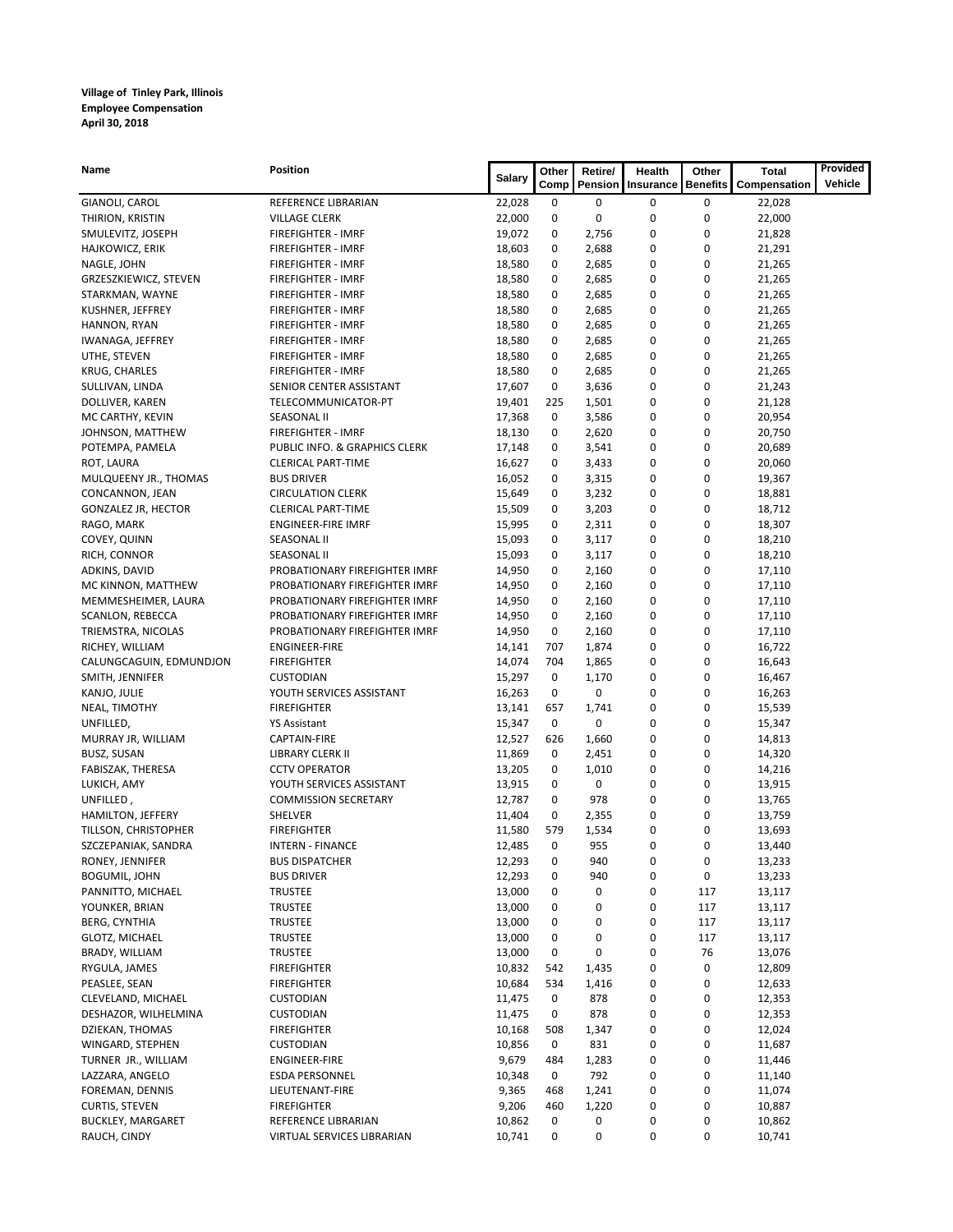| Name                     | Position                             | <b>Salary</b> | Other | Retire/  | Health    | Other           | Total        | Provided |
|--------------------------|--------------------------------------|---------------|-------|----------|-----------|-----------------|--------------|----------|
|                          |                                      |               | Comp  | Pension  | Insurance | <b>Benefits</b> | Compensation | Vehicle  |
| MORRIS, MARGARET         | <b>BOOKMOBILE CLERK</b>              | 10,596        | 0     | 0        | 0         | 0               | 10,596       |          |
| MC KAY, DONALD           | <b>CCTV OPERATOR</b>                 | 9,735         | 0     | 745      | 0         | $\pmb{0}$       | 10,479       |          |
| O'DETTE, JOSEPH          | <b>ENGINEER-FIRE</b>                 | 8,762         | 438   | 1,161    | 0         | $\bf{0}$        | 10,362       |          |
| THIES, MARY              | <b>INTERN - MARKETING</b>            | 9,568         | 0     | 732      | 0         | 0               | 10,300       |          |
| HALLAHAN, BENITA         | SHELVER                              | 10,214        | 0     | $\bf{0}$ | 0         | $\bf{0}$        | 10,214       |          |
| CLESCERI, JAMES          | <b>CIRCULATION CLERK</b>             | 10,152        | 0     | 0        | 0         | $\bf{0}$        | 10,152       |          |
| GUDYKA, BRYAN            | LIEUTENANT-FIRE                      | 8,398         | 420   | 1,113    | 0         | $\bf{0}$        | 9,931        |          |
| RENKEN, JENNIFER         | <b>CIRCULATION CLERK</b>             | 9,742         | 0     | 0        | 0         | 0               | 9,742        |          |
| UNFILLED,                | PT Maintenance                       | 9,731         | 0     | 0        | 0         | $\bf{0}$        | 9,731        |          |
| ABRAHAM, JOSEPH          | MAINTENANCE ASSISTANT                | 9,729         | 0     | 0        | 0         | 0               | 9,729        |          |
| BUTLER, MELISSA          | <b>CIRCULATION CLERK</b>             | 9,722         | 0     | 0        | 0         | $\bf{0}$        | 9,722        |          |
| CRAIG, JOSEPH            | COMPUTER ASSISTANT - PART-TIME       | 9,677         | 0     | 0        | 0         | 0               | 9,677        |          |
| ZANTA, MATTHEW           | <b>FIREFIGHTER</b>                   | 8,133         | 407   | 1,078    | 0         | $\bf{0}$        | 9,618        |          |
| UNFILLED,                | PT Computer Asst.                    | 9,372         | 0     | 0        | 0         | $\bf{0}$        | 9,372        |          |
| KILGORE, KATHLEEN        | YOUTH SERVICES ASSISTANT             | 9,257         | 0     | 0        | 0         | 0               | 9,257        |          |
| CAROLLO, LYNN            | <b>COMMISSION SEC - HIST PRESERV</b> | 8,465         | 0     | 648      | 0         | 0               | 9,113        |          |
| WARJA, BRYAN             | SEASONAL - WATER/SEWER               | 8,314         | 0     | 636      | 0         | $\bf{0}$        | 8,949        |          |
| MALY-POLITANO, DENISE    | <b>COMMISSION SECRETARY - CRC</b>    | 8,296         | 0     | 635      | 0         | $\bf{0}$        | 8,930        |          |
| SMITH, DALE              | INSPECTOR-FIRE NON-PENSIONABLE       | 8,054         | 0     | 616      | 0         | 0               | 8,670        |          |
| PEDZIWIATR, STANLEY      | <b>FIREFIGHTER</b>                   | 7,330         | 366   | 971      | 0         | $\bf{0}$        | 8,668        |          |
| HOLDEFER, KEVYN          | <b>FIREFIGHTER</b>                   | 7,246         | 362   | 960      | 0         | 0               | 8,569        |          |
| SANFILIPPO, GINO         | SEASONAL - STREET DEPT.              | 7,755         | 0     | 593      | 0         | 0               | 8,348        |          |
| KENNEY, BRYAN            | SEASONAL - WATER/SEWER               | 7,755         | 0     | 593      | 0         | 0               | 8,348        |          |
| UNFILLED,                | SEASONAL PW                          | 7,755         | 0     | 593      | 0         | 0               | 8,348        |          |
| UNFILLED,                | <b>CCTV OPERATOR</b>                 | 7,516         | 0     | 575      | 0         | $\bf{0}$        | 8,091        |          |
| BULGER, WAYNE            | <b>ESDA PERSONNEL</b>                | 7,463         | 0     | 571      | 0         | 0               | 8,033        |          |
| FRYDRYCH, MICHAEL        | <b>ESDA PERSONNEL</b>                | 7,463         | 0     | 571      | 0         | 0               | 8,033        |          |
| REGAN, EILEEN            | <b>CROSSING GUARD</b>                | 6,823         | 75    | 528      | 0         | $\bf{0}$        | 7,426        |          |
| NELSON, MARILYN          | <b>CROSSING GUARD</b>                | 6,823         | 75    | 528      | 0         | $\bf{0}$        | 7,426        |          |
| COSTA, SUSAN             | <b>CROSSING GUARD</b>                | 6,823         | 75    | 528      | 0         | 0               | 7,426        |          |
| <b>GRAY, THERESE</b>     | <b>CROSSING GUARD</b>                | 6,823         | 75    | 528      | 0         | $\bf{0}$        | 7,426        |          |
| LYNCH, DIANE             | <b>CROSSING GUARD</b>                | 6,823         | 75    | 528      | 0         | $\bf{0}$        | 7,426        |          |
| WYMAN, JUDITH            | <b>CROSSING GUARD</b>                | 6,823         | 75    | 528      | 0         | 0               | 7,426        |          |
| KLAUS, CAROL             | <b>CROSSING GUARD</b>                | 6,823         | 75    | 528      | 0         | $\bf{0}$        | 7,426        |          |
| GANZER, MARYANN          | <b>CROSSING GUARD</b>                | 6,823         | 75    | 528      | 0         | $\bf{0}$        | 7,426        |          |
| <b>GROVE, JULIE</b>      | <b>CROSSING GUARD</b>                | 6,823         | 75    | 528      | 0         | 0               | 7,426        |          |
| DEBUS, TAMI              | <b>CROSSING GUARD</b>                | 6,823         | 75    | 528      | 0         | 0               | 7,426        |          |
| GIANCARLO, GAIL          | <b>CROSSING GUARD</b>                | 6,823         | 75    | 528      | 0         | 0               | 7,426        |          |
| GREEN, MARY KAYE         | <b>CROSSING GUARD</b>                | 6,823         | 75    | 528      | 0         | $\bf{0}$        | 7,426        |          |
| ZALEWSKI, LAURA          | <b>CROSSING GUARD</b>                | 6,823         | 75    | 528      | 0         | $\bf{0}$        | 7,426        |          |
| SERAFIN, DONNA           | <b>CROSSING GUARD</b>                | 6,823         | 75    | 528      | 0         | 0               | 7,426        |          |
| GIANCARLO, DENNIS        | <b>CROSSING GUARD</b>                | 6,823         | 75    | 528      | 0         | $\bf{0}$        | 7,426        |          |
| FINLEY, BARBARA          | <b>CROSSING GUARD</b>                | 6,823         | 75    | 528      | 0         | 0               | 7,426        |          |
| ANDREWS, MAUREEN         | CROSSING GUARD                       | 6,823         | 75    | 528      | 0         | 0               | 7,426        |          |
| GRENDA, MARY             | <b>CROSSING GUARD</b>                | 6,823         | 75    | 528      | 0         | 0               | 7,426        |          |
| <b>BUCKLEY, TERRENCE</b> | <b>CROSSING GUARD</b>                | 6,823         | 75    | 528      | 0         | 0               | 7,426        |          |
| HERALD, THERESA          | <b>CROSSING GUARD</b>                | 6,823         | 75    | 528      | 0         | 0               | 7,426        |          |
| ROBISON, ANNE            | <b>CROSSING GUARD</b>                | 6,823         | 75    | 528      | 0         | 0               | 7,426        |          |
| ROBSON, DEBORAH          | <b>CROSSING GUARD</b>                | 6,823         | 75    | 528      | 0         | 0               | 7,426        |          |
| KEBLUSEK, LADD           | <b>CROSSING GUARD</b>                | 6,823         | 75    | 528      | 0         | 0               | 7,426        |          |
| MAGER, BONNIE            | <b>CROSSING GUARD</b>                | 6,823         | 75    | 528      | 0         | 0               | 7,426        |          |
| DYKHUIZEN, JOANNE        | <b>CROSSING GUARD</b>                | 6,823         | 75    | 528      | 0         | 0               | 7,426        |          |
| SEYLLER, ERIC            | SHELVER                              | 7,099         | 0     | 0        | 0         | 0               | 7,099        |          |
| DANIEL, JAMES            | <b>FIREFIGHTER</b>                   | 5,964         | 298   | 790      | 0         | 0               | 7,053        |          |
| TONRA JR., THOMAS        | ENGINEER-FIRE                        | 5,916         | 296   | 784      | 0         | 0               | 6,996        |          |
| BALCERZAK, BARBARA       | SHELVER                              | 5,690         | 0     | 1,175    | 0         | 0               | 6,865        |          |
| DONOVAN, SEAN            | SHELVER                              | 6,547         | 0     | 0        | 0         | 0               | 6,547        |          |
| <b>KELLEY, JOHN</b>      | ESDA PERSONNEL                       | 5,926         | 75    | 459      | 0         | 0               | 6,460        |          |
| CARROLL, KRISTINE        | SHELVER                              | 5,703         | 0     | 0        | 0         | 0               | 5,703        |          |
| <b>BARKER, JANICE</b>    | SHELVER                              | 5,500         | 0     | 0        | 0         | 0               | 5,500        |          |
| VELDMAN, MARY            | <b>CROSSING GUARD</b>                | 4,851         | 75    | 377      | 0         | 0               | 5,303        |          |
| SOCHA, LOIS              | <b>CROSSING GUARD</b>                | 4,851         | 75    | 377      | 0         | 0               | 5,303        |          |